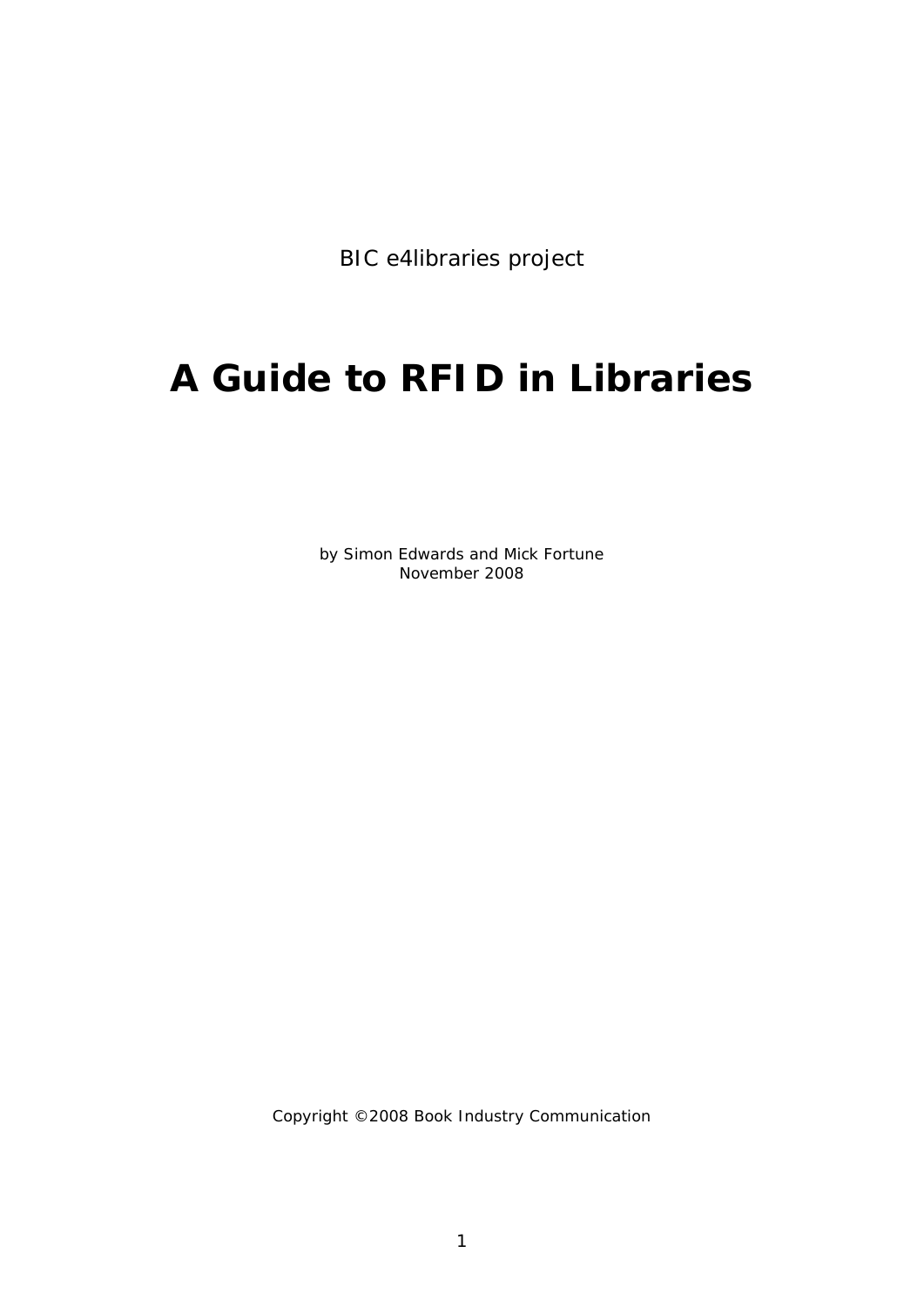# **Table of Contents**

| Authors' Note<br>3<br>3<br>Introduction<br><b>Section 1: About RFID</b><br>4<br>1. RFID: What is it?<br>4<br>4<br>2. What does an RFID tag typically consist of?<br>5<br>3. RFID tag performance<br>3.1 RFID Longevity<br>6<br>4. Differences between RFID and barcode systems<br>6<br>5. Standards<br>7<br>6. LMS-RFID Integration<br>9<br>Section 2: RFID in libraries<br>11<br>7. How is RFID used in libraries?<br>11<br>7.1 Self-Issue<br>11<br>12<br>7.2 Self-Return<br>12<br>7.3 Combined Issue/Return<br>12<br>7.4 Fine/charge payment<br>12<br>7.5 Automatic Sorting<br>13<br>7.6 Security<br>7.7 Stock-management<br>14<br>7.8 Accessioning<br>15<br>7.9 Other<br>15<br><b>Section 3: Benefits of RFID</b><br>17<br>8. Benefits of RFID<br>17<br>17<br>8.1 self-service/self-issue/self-return<br>17<br>8.2 Stock-management<br>17<br>8.3 Staff savings<br>8.4 Catalyst for change<br>18<br>8.5 Customer-use of PDA readers<br>18<br>18<br>8.6 Servicing savings<br>Section 4: RFID Suppliers and Purchasing<br>20<br>9. Who supplies RFID?<br>20<br>10. How to purchase RFID<br>20<br>10.1 Tendering<br>21<br><b>Section 5: Conclusion</b><br>23<br>11. Data privacy and other stories<br>23<br>12. Conclusion<br>23<br>Appendices: Case studies and other resources<br>A. Case studies<br>24<br><b>B. CILIP/BIC RFID Checklist</b><br>24<br>24<br>C. Useful resources<br>28<br>Glossary | Page |
|-----------------------------------------------------------------------------------------------------------------------------------------------------------------------------------------------------------------------------------------------------------------------------------------------------------------------------------------------------------------------------------------------------------------------------------------------------------------------------------------------------------------------------------------------------------------------------------------------------------------------------------------------------------------------------------------------------------------------------------------------------------------------------------------------------------------------------------------------------------------------------------------------------------------------------------------------------------------------------------------------------------------------------------------------------------------------------------------------------------------------------------------------------------------------------------------------------------------------------------------------------------------------------------------------------------------------------------------------------------------------------------------------------|------|
|                                                                                                                                                                                                                                                                                                                                                                                                                                                                                                                                                                                                                                                                                                                                                                                                                                                                                                                                                                                                                                                                                                                                                                                                                                                                                                                                                                                                     |      |
|                                                                                                                                                                                                                                                                                                                                                                                                                                                                                                                                                                                                                                                                                                                                                                                                                                                                                                                                                                                                                                                                                                                                                                                                                                                                                                                                                                                                     |      |
|                                                                                                                                                                                                                                                                                                                                                                                                                                                                                                                                                                                                                                                                                                                                                                                                                                                                                                                                                                                                                                                                                                                                                                                                                                                                                                                                                                                                     |      |
|                                                                                                                                                                                                                                                                                                                                                                                                                                                                                                                                                                                                                                                                                                                                                                                                                                                                                                                                                                                                                                                                                                                                                                                                                                                                                                                                                                                                     |      |
|                                                                                                                                                                                                                                                                                                                                                                                                                                                                                                                                                                                                                                                                                                                                                                                                                                                                                                                                                                                                                                                                                                                                                                                                                                                                                                                                                                                                     |      |
|                                                                                                                                                                                                                                                                                                                                                                                                                                                                                                                                                                                                                                                                                                                                                                                                                                                                                                                                                                                                                                                                                                                                                                                                                                                                                                                                                                                                     |      |
|                                                                                                                                                                                                                                                                                                                                                                                                                                                                                                                                                                                                                                                                                                                                                                                                                                                                                                                                                                                                                                                                                                                                                                                                                                                                                                                                                                                                     |      |
|                                                                                                                                                                                                                                                                                                                                                                                                                                                                                                                                                                                                                                                                                                                                                                                                                                                                                                                                                                                                                                                                                                                                                                                                                                                                                                                                                                                                     |      |
|                                                                                                                                                                                                                                                                                                                                                                                                                                                                                                                                                                                                                                                                                                                                                                                                                                                                                                                                                                                                                                                                                                                                                                                                                                                                                                                                                                                                     |      |
|                                                                                                                                                                                                                                                                                                                                                                                                                                                                                                                                                                                                                                                                                                                                                                                                                                                                                                                                                                                                                                                                                                                                                                                                                                                                                                                                                                                                     |      |
|                                                                                                                                                                                                                                                                                                                                                                                                                                                                                                                                                                                                                                                                                                                                                                                                                                                                                                                                                                                                                                                                                                                                                                                                                                                                                                                                                                                                     |      |
|                                                                                                                                                                                                                                                                                                                                                                                                                                                                                                                                                                                                                                                                                                                                                                                                                                                                                                                                                                                                                                                                                                                                                                                                                                                                                                                                                                                                     |      |
|                                                                                                                                                                                                                                                                                                                                                                                                                                                                                                                                                                                                                                                                                                                                                                                                                                                                                                                                                                                                                                                                                                                                                                                                                                                                                                                                                                                                     |      |
|                                                                                                                                                                                                                                                                                                                                                                                                                                                                                                                                                                                                                                                                                                                                                                                                                                                                                                                                                                                                                                                                                                                                                                                                                                                                                                                                                                                                     |      |
|                                                                                                                                                                                                                                                                                                                                                                                                                                                                                                                                                                                                                                                                                                                                                                                                                                                                                                                                                                                                                                                                                                                                                                                                                                                                                                                                                                                                     |      |
|                                                                                                                                                                                                                                                                                                                                                                                                                                                                                                                                                                                                                                                                                                                                                                                                                                                                                                                                                                                                                                                                                                                                                                                                                                                                                                                                                                                                     |      |
|                                                                                                                                                                                                                                                                                                                                                                                                                                                                                                                                                                                                                                                                                                                                                                                                                                                                                                                                                                                                                                                                                                                                                                                                                                                                                                                                                                                                     |      |
|                                                                                                                                                                                                                                                                                                                                                                                                                                                                                                                                                                                                                                                                                                                                                                                                                                                                                                                                                                                                                                                                                                                                                                                                                                                                                                                                                                                                     |      |
|                                                                                                                                                                                                                                                                                                                                                                                                                                                                                                                                                                                                                                                                                                                                                                                                                                                                                                                                                                                                                                                                                                                                                                                                                                                                                                                                                                                                     |      |
|                                                                                                                                                                                                                                                                                                                                                                                                                                                                                                                                                                                                                                                                                                                                                                                                                                                                                                                                                                                                                                                                                                                                                                                                                                                                                                                                                                                                     |      |
|                                                                                                                                                                                                                                                                                                                                                                                                                                                                                                                                                                                                                                                                                                                                                                                                                                                                                                                                                                                                                                                                                                                                                                                                                                                                                                                                                                                                     |      |
|                                                                                                                                                                                                                                                                                                                                                                                                                                                                                                                                                                                                                                                                                                                                                                                                                                                                                                                                                                                                                                                                                                                                                                                                                                                                                                                                                                                                     |      |
|                                                                                                                                                                                                                                                                                                                                                                                                                                                                                                                                                                                                                                                                                                                                                                                                                                                                                                                                                                                                                                                                                                                                                                                                                                                                                                                                                                                                     |      |
|                                                                                                                                                                                                                                                                                                                                                                                                                                                                                                                                                                                                                                                                                                                                                                                                                                                                                                                                                                                                                                                                                                                                                                                                                                                                                                                                                                                                     |      |
|                                                                                                                                                                                                                                                                                                                                                                                                                                                                                                                                                                                                                                                                                                                                                                                                                                                                                                                                                                                                                                                                                                                                                                                                                                                                                                                                                                                                     |      |
|                                                                                                                                                                                                                                                                                                                                                                                                                                                                                                                                                                                                                                                                                                                                                                                                                                                                                                                                                                                                                                                                                                                                                                                                                                                                                                                                                                                                     |      |
|                                                                                                                                                                                                                                                                                                                                                                                                                                                                                                                                                                                                                                                                                                                                                                                                                                                                                                                                                                                                                                                                                                                                                                                                                                                                                                                                                                                                     |      |
|                                                                                                                                                                                                                                                                                                                                                                                                                                                                                                                                                                                                                                                                                                                                                                                                                                                                                                                                                                                                                                                                                                                                                                                                                                                                                                                                                                                                     |      |
|                                                                                                                                                                                                                                                                                                                                                                                                                                                                                                                                                                                                                                                                                                                                                                                                                                                                                                                                                                                                                                                                                                                                                                                                                                                                                                                                                                                                     |      |
|                                                                                                                                                                                                                                                                                                                                                                                                                                                                                                                                                                                                                                                                                                                                                                                                                                                                                                                                                                                                                                                                                                                                                                                                                                                                                                                                                                                                     |      |
|                                                                                                                                                                                                                                                                                                                                                                                                                                                                                                                                                                                                                                                                                                                                                                                                                                                                                                                                                                                                                                                                                                                                                                                                                                                                                                                                                                                                     |      |
|                                                                                                                                                                                                                                                                                                                                                                                                                                                                                                                                                                                                                                                                                                                                                                                                                                                                                                                                                                                                                                                                                                                                                                                                                                                                                                                                                                                                     |      |
|                                                                                                                                                                                                                                                                                                                                                                                                                                                                                                                                                                                                                                                                                                                                                                                                                                                                                                                                                                                                                                                                                                                                                                                                                                                                                                                                                                                                     |      |
|                                                                                                                                                                                                                                                                                                                                                                                                                                                                                                                                                                                                                                                                                                                                                                                                                                                                                                                                                                                                                                                                                                                                                                                                                                                                                                                                                                                                     |      |
|                                                                                                                                                                                                                                                                                                                                                                                                                                                                                                                                                                                                                                                                                                                                                                                                                                                                                                                                                                                                                                                                                                                                                                                                                                                                                                                                                                                                     |      |
|                                                                                                                                                                                                                                                                                                                                                                                                                                                                                                                                                                                                                                                                                                                                                                                                                                                                                                                                                                                                                                                                                                                                                                                                                                                                                                                                                                                                     |      |
|                                                                                                                                                                                                                                                                                                                                                                                                                                                                                                                                                                                                                                                                                                                                                                                                                                                                                                                                                                                                                                                                                                                                                                                                                                                                                                                                                                                                     |      |
|                                                                                                                                                                                                                                                                                                                                                                                                                                                                                                                                                                                                                                                                                                                                                                                                                                                                                                                                                                                                                                                                                                                                                                                                                                                                                                                                                                                                     |      |
|                                                                                                                                                                                                                                                                                                                                                                                                                                                                                                                                                                                                                                                                                                                                                                                                                                                                                                                                                                                                                                                                                                                                                                                                                                                                                                                                                                                                     |      |
|                                                                                                                                                                                                                                                                                                                                                                                                                                                                                                                                                                                                                                                                                                                                                                                                                                                                                                                                                                                                                                                                                                                                                                                                                                                                                                                                                                                                     |      |
|                                                                                                                                                                                                                                                                                                                                                                                                                                                                                                                                                                                                                                                                                                                                                                                                                                                                                                                                                                                                                                                                                                                                                                                                                                                                                                                                                                                                     |      |
|                                                                                                                                                                                                                                                                                                                                                                                                                                                                                                                                                                                                                                                                                                                                                                                                                                                                                                                                                                                                                                                                                                                                                                                                                                                                                                                                                                                                     |      |
|                                                                                                                                                                                                                                                                                                                                                                                                                                                                                                                                                                                                                                                                                                                                                                                                                                                                                                                                                                                                                                                                                                                                                                                                                                                                                                                                                                                                     |      |
|                                                                                                                                                                                                                                                                                                                                                                                                                                                                                                                                                                                                                                                                                                                                                                                                                                                                                                                                                                                                                                                                                                                                                                                                                                                                                                                                                                                                     |      |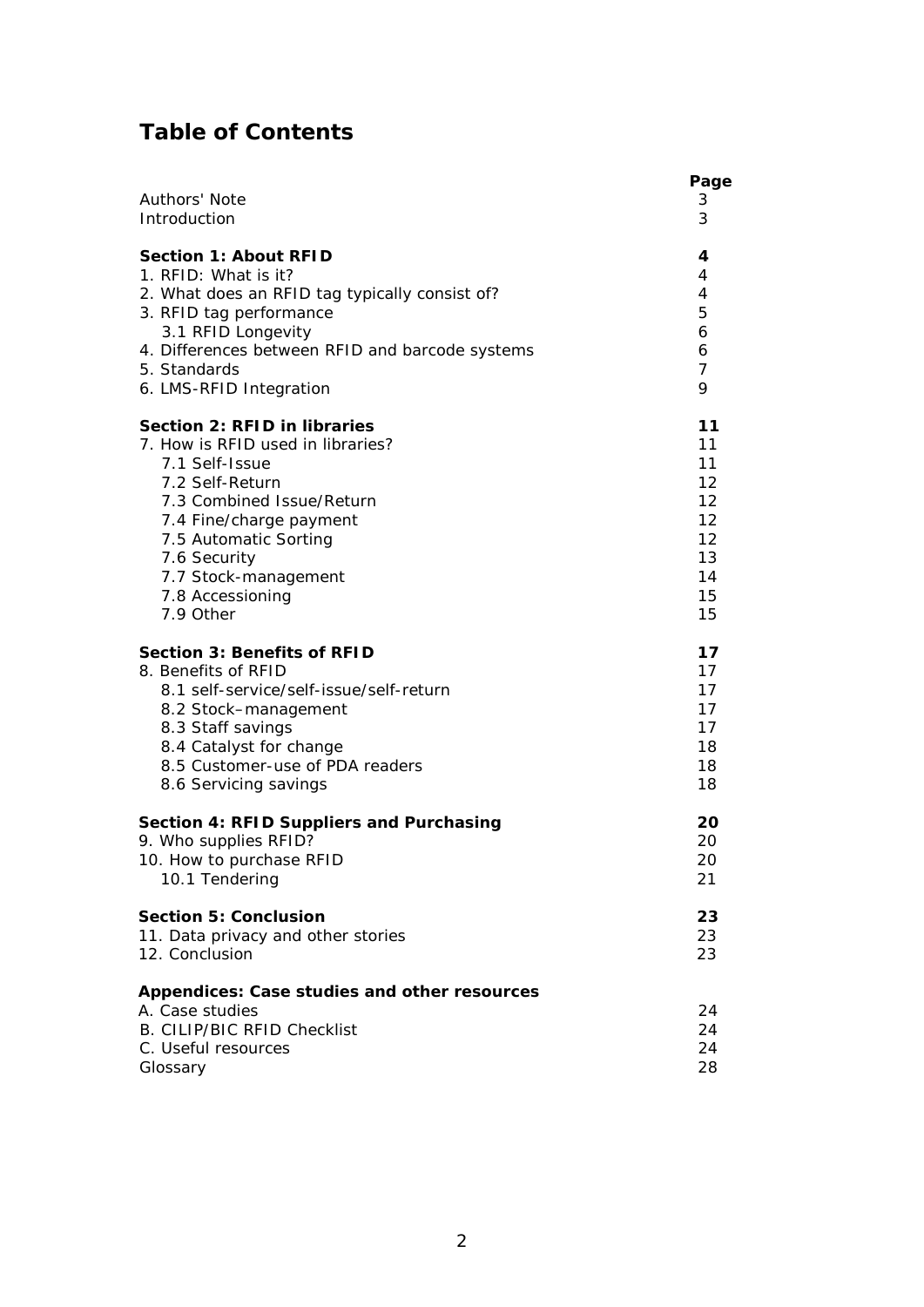# **Authors' Note**

The authors would like to thank all the librarians, RFID and LMS suppliers who have helped with the compilation of this guide. It has not been possible to consult with everybody who may have an interest in this topic. It is therefore the intention to enable interested parties to submit feedback and for the e4libraries website to hold an up to date copy of the report, available as a .pdf for download. In particular the authors would like to thank Stephen Mossop now of Exeter University Libraries and Lucy Price of Glamorgan University libraries for their contributions.

# **Introduction**

Book Industry Communication is the standards body for the book industry. In 2008 BIC launched the e4libraries project to encourage the use of beneficial technology in the library sector. One of the key areas for this project is RFID. The project seeks to promote the use of RFID within a common standards environment which will prevent costly duplication. This guide is an essential part of this project and will provide libraries with a reliable, neutral and supportive document to help them invest in RFID and importantly gain all the available benefits. This guide is primarily for librarians but it is also for RFID and LMS suppliers because the best way to have a successful roll out of RFID technology across the library sector is for all the main parties to communicate with each other and to understand all the issues. This report has been launched at the CILIP RFID in Libraries conference in London on 13 November 2008.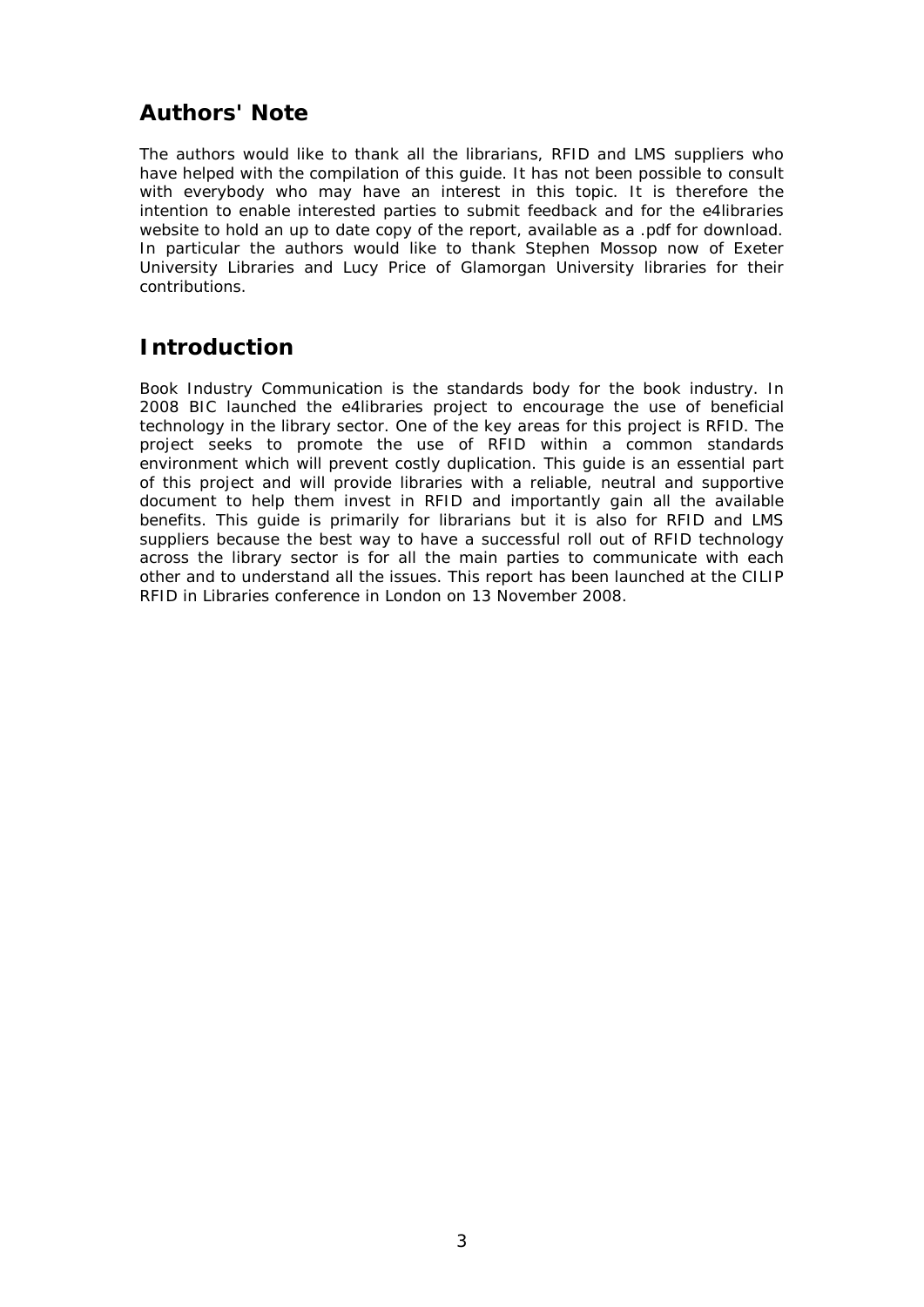# **Section 1: About RFID**

#### **1. RFID: What is it?**

The concept of RFID (**R**adio **F**requency **ID**entification) technology was developed in 1948 but it has had to wait fifty years before it has been able to deliver on its original promise.

The advent of tiny integrated circuits ("chips") allowed solution designers to add intelligence to the movement of goods through the supply chain and when a chip and an aerial were attached to a sticky label the RFID "Tag" was born.

RFID was then conceived, as the name suggests, as a means of enabling tags to identify themselves to a radio receiver. The tags now come in all shapes and sizes and are attached to a staggering range of items with a wide range of applications from cars (electronic tolls) to earrings (brand protection).

For some time now they have also been attached to library books. This document seeks to show how and why this has been done up to now, but more importantly how it might be done even more effectively in the future. This is a step by step guide, which will explain what RFID is, how it is used and the benefits which can accrue. It will also provide a realistic view of the issues around RFID, it will look at how it is best deployed and warn of any pitfalls so that libraries can access the necessary information to have meaningful conversations with suppliers. Libraries will then be able to invest in RFID technology appropriately to suit their needs and to maximise the available benefits.

#### **2. What does an RFID solution consist of?**

An RFID tag typically comprises a micro-chip and an antenna. The whole device (including the chip) is packaged as a paper-thin adhesive label which may come in a variety of shapes and sizes appropriate to the labelling of books, videos, DVDs and CDs etc. This RFID tag can be applied to library resources in various ways to improve both stock management and security.

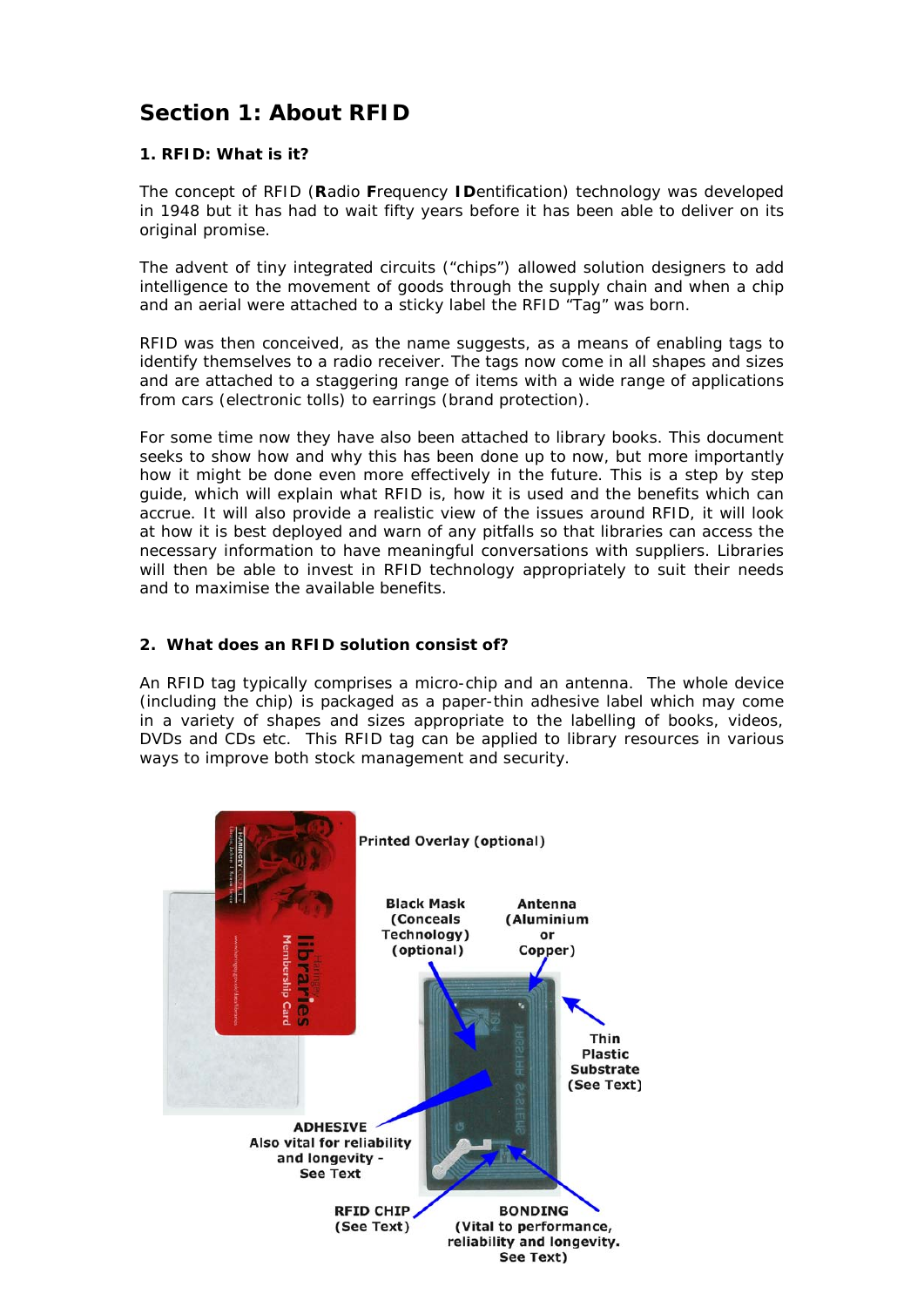RFID machinery (staff workstations, self-service units, security gates, stock management devices - see glossary for explanations of these items) interrogate the tags by radio – in a similar way (but at a different frequency) to the way in which PC wireless networks operate. This equipment may simply read the tag to identify the item, or it may add or change data on the tag attached to the item. This equipment can also read the security element which may be in the tag and this can be used to trigger an alarm when the item is moved near to a sensor such as security gates in a library.

#### **3. RFID performance**

This section explains the components of an RFID tag consists of so that we can explore issues around technical efficiency, wireless detection range and tag longevity.

| I TEM                   | <b>DESCRIPTION</b>                                                                                                                                                                                                                                                                                                                                                                                                                                                                                                                          |
|-------------------------|---------------------------------------------------------------------------------------------------------------------------------------------------------------------------------------------------------------------------------------------------------------------------------------------------------------------------------------------------------------------------------------------------------------------------------------------------------------------------------------------------------------------------------------------|
| <b>CHIP</b>             | Typically Philips ICODE SLI (AFI, 13.56MHz) or 100%<br>compatible                                                                                                                                                                                                                                                                                                                                                                                                                                                                           |
| <b>AN ANTENNA</b>       | Antenna design is critical. Aluminium is becoming<br>cheaper and more common as copper becomes<br>increasingly rare. Different designs are required for:<br><b>Books</b><br>$\bullet$<br>CD/DVDs<br>$\bullet$<br>Audio Cassette / VHS Video                                                                                                                                                                                                                                                                                                 |
| <b>SUBSTRATE</b>        | The nature of the material upon which the antenna is<br>deposited                                                                                                                                                                                                                                                                                                                                                                                                                                                                           |
| <b>BONDING</b>          | The connection between the CHIP and the ANTENNA.<br>The "Q" of the tag (its effectiveness) is a function of<br>the resistivity of the tuned circuit. A large part of the<br>resistivity element is invested in the bond between<br>antenna and chip. Tags may be equivalent in all<br>respects but this Q variation affects reading distance,<br>reading speed, multi-reading capability, security and<br>Tags with low Q can perform<br>overall performance.<br>very poorly in a closed book i.e. the tag may not be<br>read successfully. |
| <b>SURFACE ELEMENTS</b> | A "dark field" optionally supplied in some tags can<br>hide the tag and produces a cleaner result when<br>overprinted.<br>Simple white overlays are cheaper but lose some of<br>the effectiveness of the dark field. Other information<br>may also be overprinted on the tags, e.g. the NAG<br>matrix.                                                                                                                                                                                                                                      |
| <b>OVERLAY</b>          | A thin plastic overlay material is often incorporated.<br>But it can adversely affect the Q and the reading<br>performance of the tag.                                                                                                                                                                                                                                                                                                                                                                                                      |
| <b>GLUE</b>             | Glue can be silicone or water based and in any event<br>may contain some water. Any water content is critical<br>as it will be the main source of corrosion on the bond<br>and the antenna.<br>This will affect life expectancy.<br>Specialist tags for old or valuable books that can<br>safely be detached have recently appeared on the<br>market.                                                                                                                                                                                       |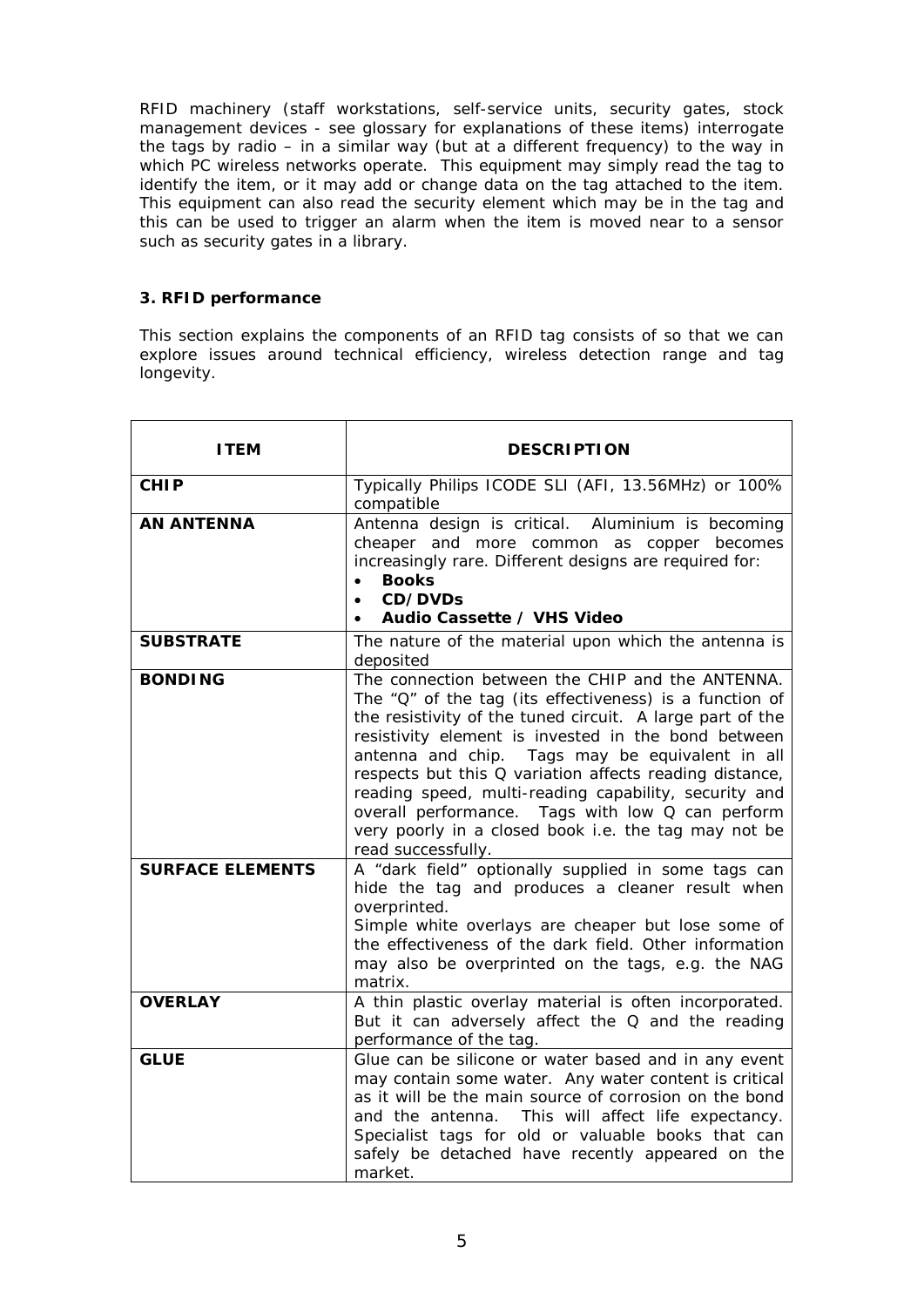When talking to tag suppliers or RFID technology suppliers, libraries can focus on the above elements. The key points are:

- the tag's "Q". (Tag suppliers should be able to provide evidence of the tag's effective range and reading performance in various conditions. Note that conditions change depending on the tag's immediate environment; for example, performance may dip near metal shelving.)
- Placement  $-$  i.e. where the tag is positioned in the book and how this position relates to the position of neighbouring tags in books on the same shelf.
- The size and material used in the manufacture of the antenna
- The frequency etc.

#### **3.1 Longevity**

In the retail supply chain RFID tags are attached to commercial products which are delivered, stocked, purchased and consumed. This type of product has a very short lifespan and its tag only needs to operate while it is in the supply chain and only up to the point at which it is sold to the end customer. A library book, however, which may be issued many times and may live on a shelf for several years, needs to have a tag which will be reliable over a much longer span and suppliers need to be aware of how the tag is going to be used and over what period.

Apart from the issues affecting longevity mentioned above there is another significant element that needs to be considered. The "chip" will normally have a projected life expectancy: usually measured in "cycles" this will indicate how many read/write operations can be expected to be completed successfully before failure. Libraries should ask suppliers about chip life expectancy to ensure that their solution provides adequate cycles.

#### **4. Differences between RFID and a simple barcode system**

Many libraries have already installed barcode systems where a barcode is placed in each book and the LMS (Library Management System) uniquely identifies the book by reading the barcode, using a barcode scanner. This technology has enabled self service and self return to operate successfully for many years, functions which have since come to be synonymous with RFID technology. The main differences between using barcodes or RFID tags are the latter's ability to issue multiple items simultaneously and to allow items to be read without having to open them to find the barcodes.

Libraries should consider the volumes of items which will need to be processed either for self-service and self-return and aim for an RFID/sortation solution which can cope. A larger library with big volumes could justify a sortation solution perhaps using a system of conveyors and sorting units etc. A smaller library probably could not justify this investment.

RFID tags and workstations can also identify multi-part sets to detect whether these are complete on return or issue. This is a useful function of RFID assuming the LMS knows to look for all the parts which make up a complete item.

Another significant difference between barcode and RFID systems is that barcodes use standards that can be read by most scanners. While RFID transmission protocols are well established tags are, at present, not governed by similar standards, meaning that some tags may only be read by a specific reader.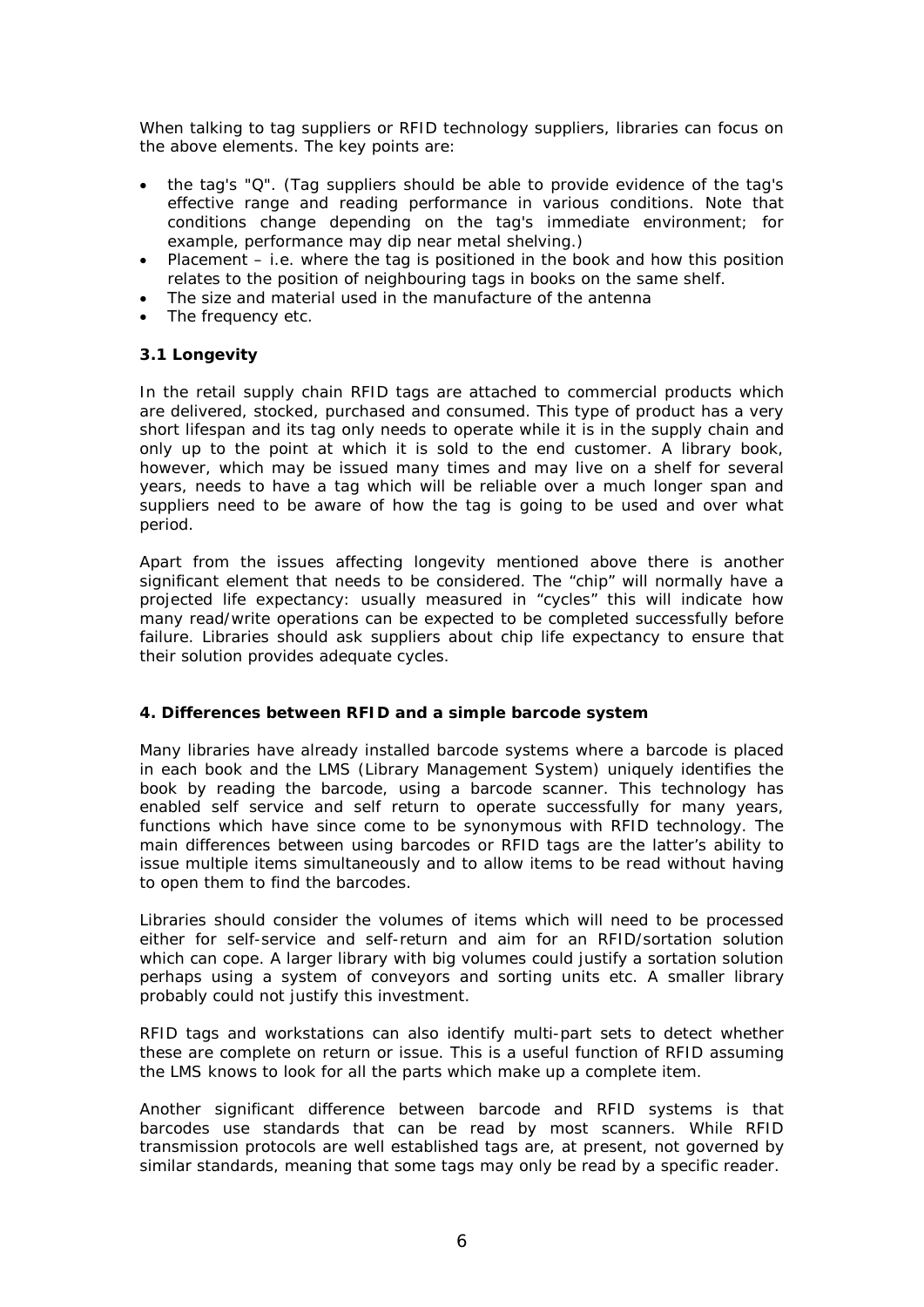Another important difference between barcodes and RFID is that barcode data is uni-directional (i.e. you can only read it, not write it). RFID not only reads from, but can also write information to, the tag. RFID therefore requires an exchange of data, and that raises some new issues. What data? How is it stored? Where does it come from, where is it stored (e.g. on the tag or on the library management system)? Who is responsible for managing the data (the library system, the RFID supplier – another agency)? This issue should not really be a concern for libraries but should be of great concern to both RFID and LMS suppliers. Libraries should simply be aware that RFID and LMS suppliers need to co-operate and provide libraries with solutions which work.

Early library systems were entirely proprietary (some still are). This may sometimes have been acceptable for internal systems, but as information management moves ever further into cyberspace, modern systems have had to adopt a more "Open Systems" approach. The traditional LMS market is undergoing considerable change, particularly in North America, and future RFID solutions will have to work with new systems and new models of operation. Defining standards and common data models now will make that transition much simpler in the future.

#### **5. Standards**

With many RFID suppliers now in the market, new opportunities to use RFID technology, and the need to ensure that libraries don't invest in a proprietary solution which will eventually need to be thrown away, RFID is an area in which standards are becoming increasingly important. Add to this the opportunity to share stock and operate more efficient interlibrary loans and libraries will need RFID systems which can successfully interoperate with each other. In addition it is vital to be aware that libraries are underpinned by their Library Management Systems and these need to be able to communicate with RFID solutions as they develop.

This section deals with the available standards and points out the gaps:



As the above diagram shows, there are several standards in place or in progress and these control different areas of the total solution. These standards have been developed over a long time and newer developments may not be accommodated in the older standards. For example a new RFID solution may programme some data into a tag according to ISO 28560 but if SIP does not handle this data then the data will not be able to move from the LMS to the tag via the RFID solution. This is a complex area and the key point to note is that BIC and CILIP and other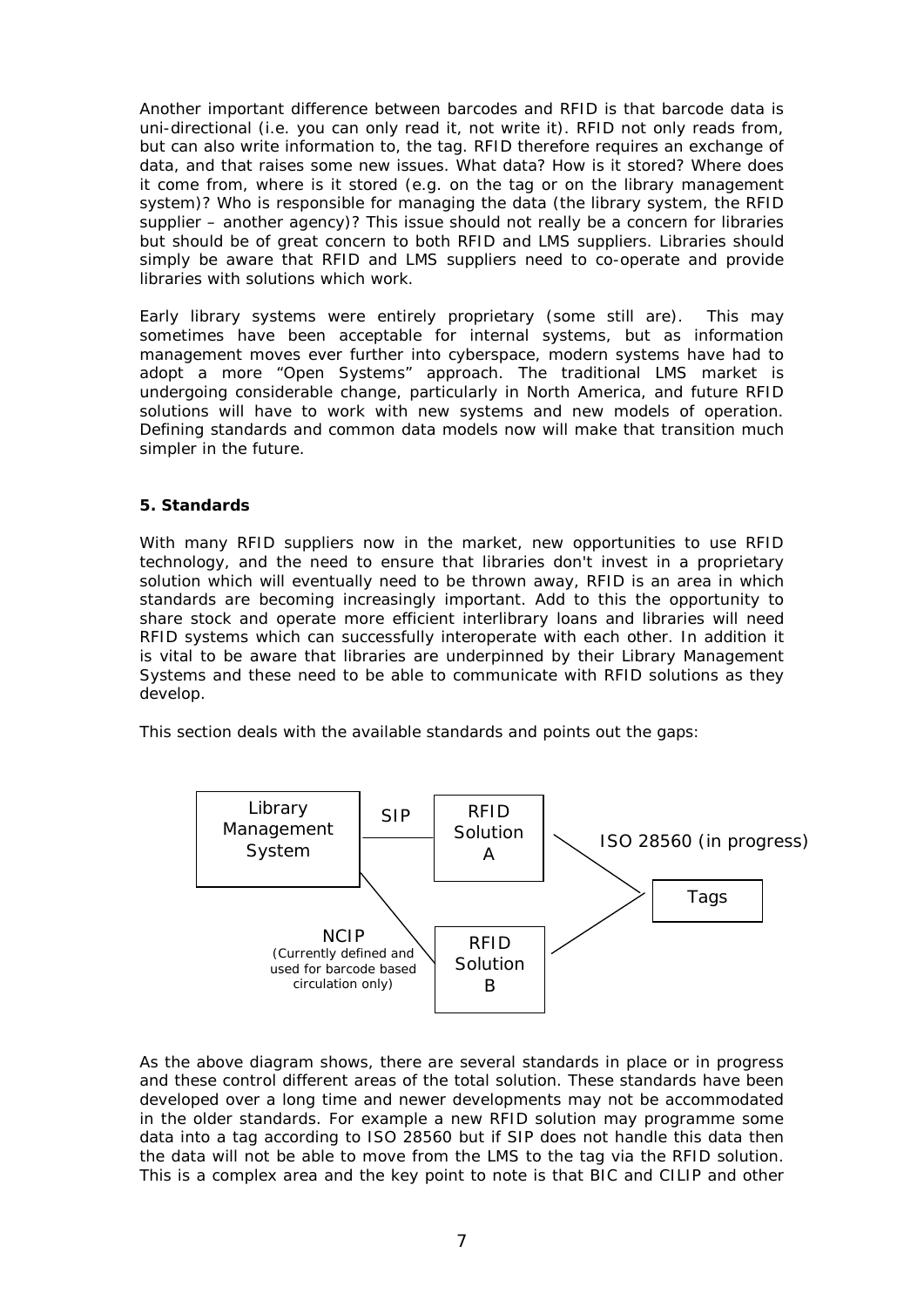organisations are working to resolve these standards issues and to give guidance to suppliers and libraries on the best way to implement solutions. It is very important that libraries talk to their LMS and RFID suppliers to ensure that their system solutions will interoperate fully. This conversation may need to be very detailed and it is vital that libraries clearly specify the functionality they wish to use so that the suppliers have the opportunity to fully understand the requirements and to ensure that their systems interoperate to deliver these.

#### • **SIP/SIP2**

**SIP** (**S**tandard **I**nterchange **P**rotocol) was originally developed by 3M® to enable communication between their original Self-Service units and an LMS. It operates in a similar way to z39.50, by providing a single means of communication that is now supported by almost all self-service systems and LMS suppliers alike. SIP2 is an updated version of SIP.

#### • **NCIP**

Whereas SIP operates within a single library, a new standard, **NCIP** (**N**ISO **C**irculation **I**nterchange **P**rotocol), offers the ability to extend circulation to library consortia and will also support inter-library loans.

#### • **ISO 28560**

RFID tags are, at present, not governed by international standards although work is being done to address this and an appropriate standard is expected to be published around second quarter 2009. Whilst this standard is still being ratified it is important that libraries investing in RFID technology are aware that their proposed solution may not be interoperable with other solutions. In the event that they wish to change suppliers in the future or share stock with other libraries, for example through an inter-library loan arrangement, it will be vital to discuss this question with suppliers and satisfy themselves that there is a solution to this problem. This could be a development path working closely with their RFID supplier e.g. tags could be re-programmed on a rolling basis or a one-off exercise or, as some believe, a universal reader could be installed which could cope with all the different ways in which a tag can be implemented. The performance impact of such a solution should be carefully considered (see below).

The type of tag used can be different but other differences between solutions may also include the amount of data stored on the tag, the positioning of the data on the tag, the data structure used and so on. Perhaps the easiest way to think of this is to consider the differences between a Mac and a PC.

In the absence of a ratified ISO 28560, *all* RFID solutions are therefore, at the present time, proprietary by nature. Some RFID suppliers are now claiming to be able to read any tag format – which at first glance may seem like an excellent solution similar to that used by barcode systems. There are, however, some points to be considered carefully before opting for this approach.

- How many different data models each with its own definitions for content and format – can be accommodated by an LMS before systems performance becomes unacceptably slow, and management so complex that the system is overwhelmed by processing requirements?
- How easy will it be to switch LMS or RFID provider in the future if the new provider does not support the solution being used?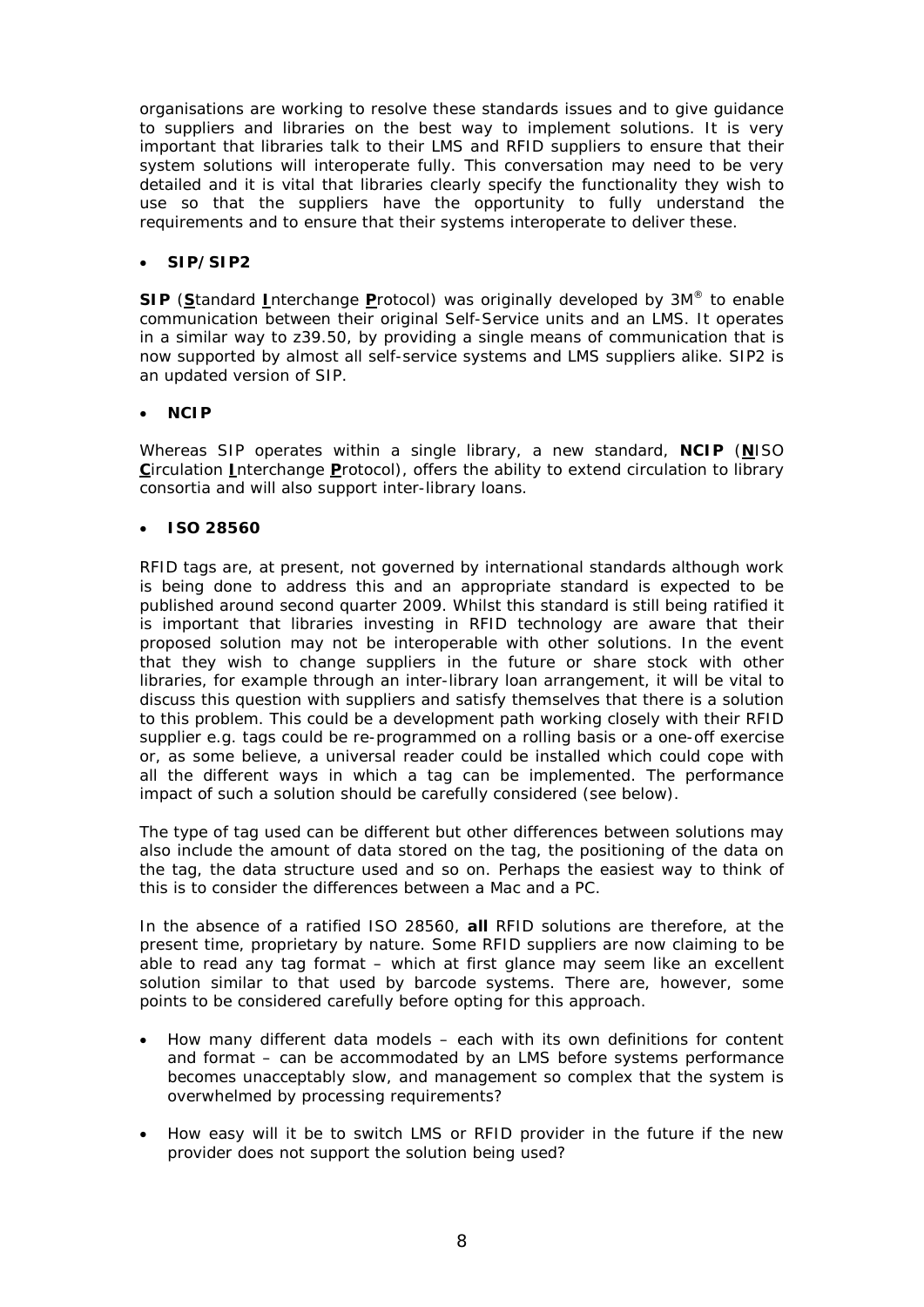• With no interoperability between RFID/RFID or RFID/LMS systems the risks of buying many thousands of tags using a unique proprietary format are great and the cost of making the wrong decision could be very high

Self-service has been very successfully implemented in a number of libraries now. The reason for this is very simple – the process requires nothing more than a barcode number in order to operate. The way in which self-service operates has been largely unchanged for over 25 years – long before RFID appeared. So RFID has effectively improved on an existing well established barcode-based model and self-service has therefore been fairly easy to implement successfully.

But RFID changes the way in which a library's stock works – permanently. As libraries seek to deploy other solutions, for stock management for example, they will need to be very aware of HOW those operations will work – and how their RFID supplier will use the tags to create solutions for these new functions. The key point is that the LMS drives how things work in libraries and RFID solutions must work appropriately with the LMS.

As the technology moves forward standards which govern how RFID suppliers will deliver and use tags and how RFID and LMS systems will interoperate will be crucial if the benefits are to be fully realised.

Many libraries appear to have invested in RFID in the belief that it was their only means of deploying self-service, only to discover later that they need not have done so. Indeed, at the present time, the benefits that NCIP might eventually bring to interlending are denied to RFID users as a direct consequence of the current lack of standards.

That said it remains pretty much true that if libraries want self-service then they must also have SIP. That means talking to the LMS supplier. Sadly it will almost certainly involve an additional cost.

#### **6. LMS-RFID Integration**

This is very important for everyone involved in RFID in libraries. This includes LMS suppliers, RFID suppliers and of course libraries.

When an RFID tag only contains a unique number (barcode or accession number) which identifies that copy of the book, that is the only piece of data which **can** be communicated between the RFID system and the LMS system. Interoperation is therefore quite easy. Any other required data held on the LMS can be accessed using this key identifier.

However, when an RFID solution utilises a tag to hold lots of information about the book, e.g. bibliographic information, the shelf that the book is held on, its previous lending history, supplier information etc., this information will have had to be obtained from somewhere and loaded onto the tag. This data would normally come from the LMS, i.e. the interface between the two sets of hardware (RFID and LMS) would have to be able to exchange all this information. As RFID suppliers are now developing applications which utilise this sort of data they need to be working closely with LMS suppliers. And of course LMS suppliers need to be aware that there is a possibility that the RFID solution is holding data which is not controlled by the LMS. If the two systems interoperate and exchange data then there is no problem but the risk is that libraries end up with two rival systems each with different data and then the problem is to know which database is correct.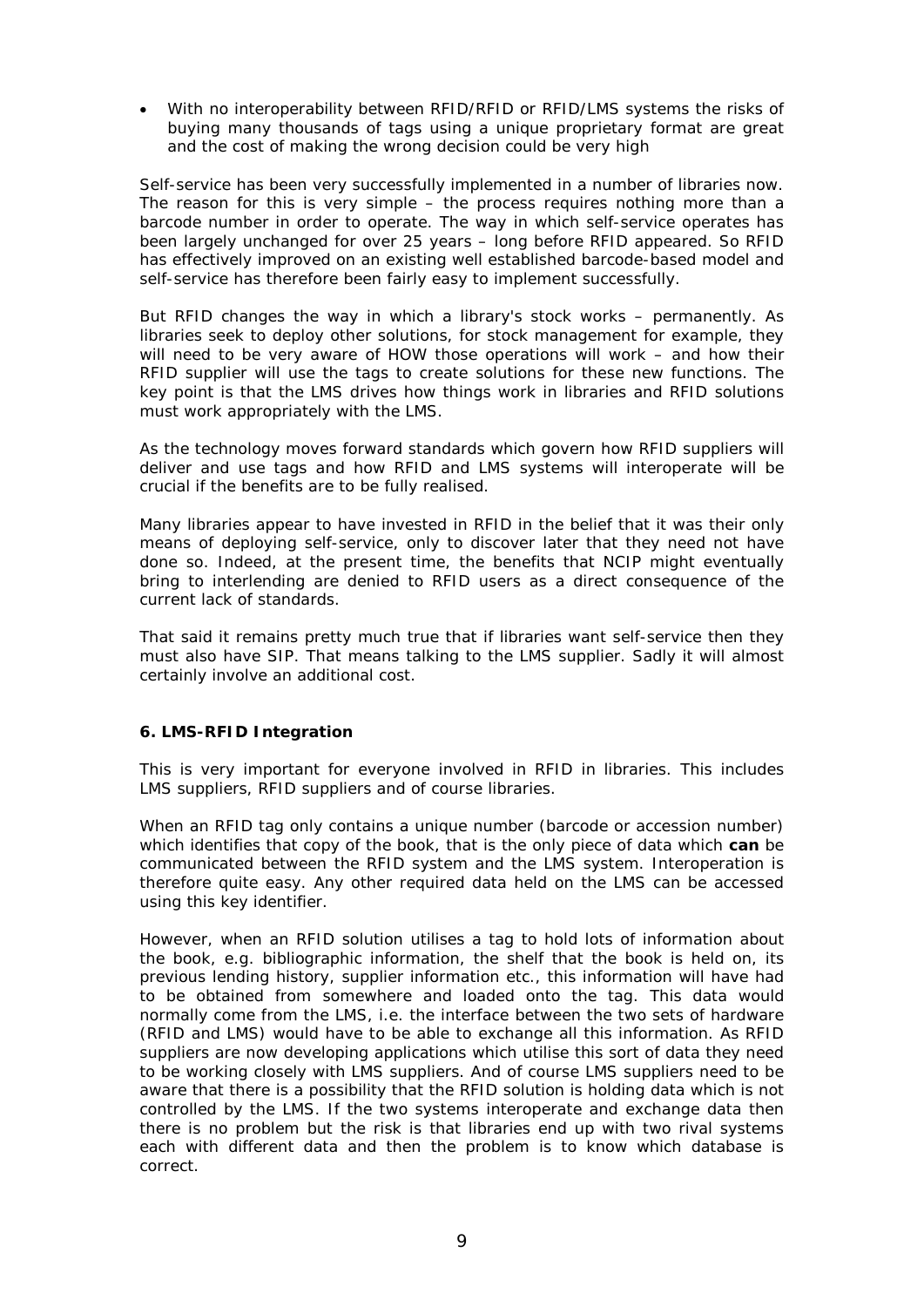This is essentially a standards issue but the new standards are flexible as they have to cater for international and other requirements. It is important that RFID and LMS suppliers get together with Book Industry Communication and other interested bodies to co-operate on more specific UK guidelines which will interpret the standard and enable interoperation.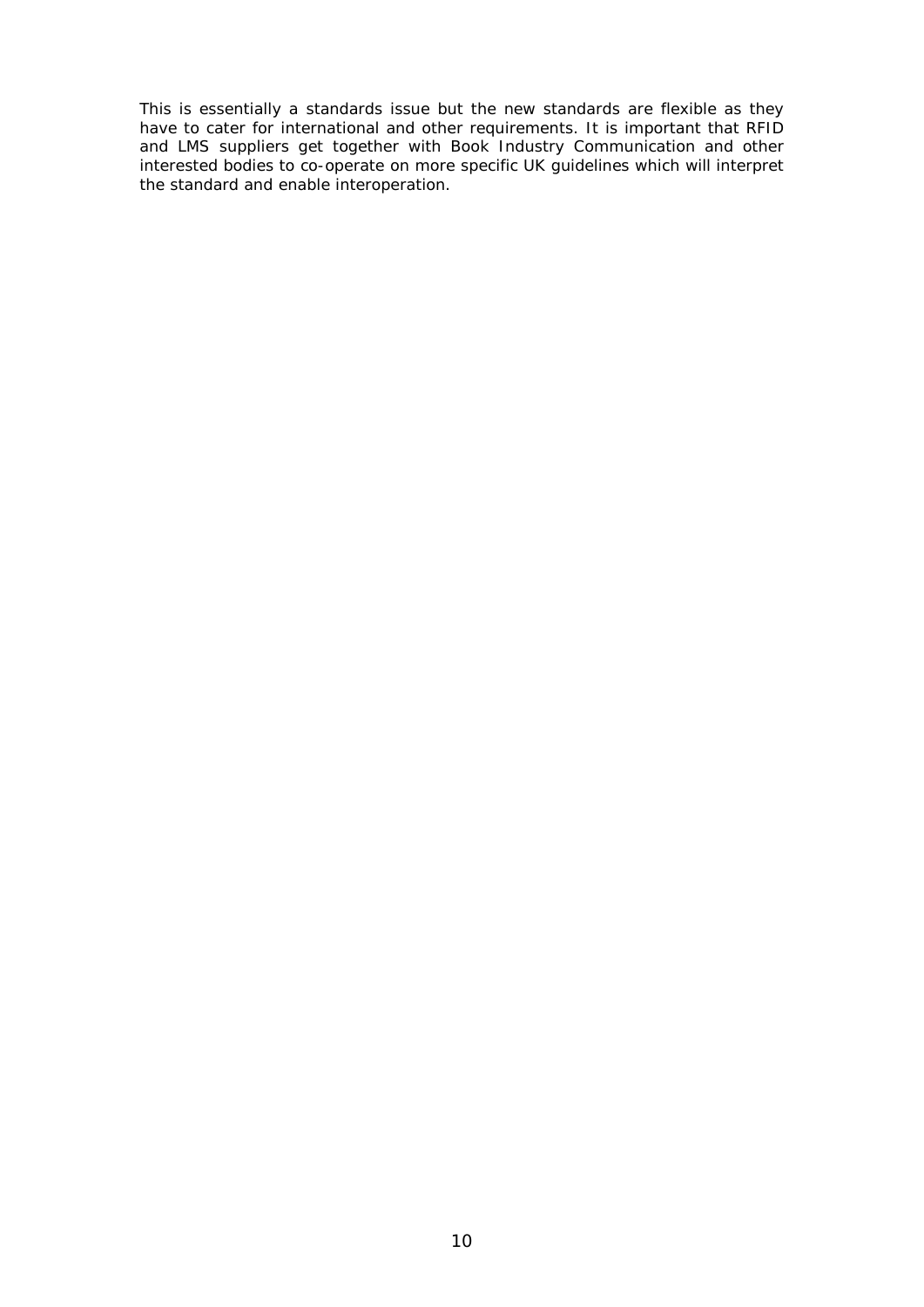## **Section 2: RFID in libraries**

#### **7. How is RFID used in libraries at present?**

#### **7.1 Self-Issue**

Right now by far the most popular use of RFID is in providing or enhancing selfservice operations.

There are two main reasons for this. Firstly self-service is seen as the "quickest win" available and offers significant cost savings on circulating stock.

Secondly, the methodology employed by RFID self-service is identical to that used for barcoded stock for over 25 years. It is consequently very stable and well-understood. The only information required to make it work are the barcode numbers of the borrowers and the items.

Self-issue stations come in a wide variety of shapes and sizes. Operation is straightforward, typically:

- Borrowers present their identification to the unit. (This might be another RFID enabled card, a barcode or some other technology)
- Depending on library policy they may be required to enter a PIN code or password.
- Items are placed on the reading table
- Items are read and passed for checking to the LMS (using SIP)
- The LMS returns its decision to the Self Service Unit (or SSU) (again via SIP)
- Any items that may not be loaned will be advised on screen
- Security data is written to the tags to allow or deny them to pass the security gates.
- A receipt may optionally be printed

Instructions and help are usually displayed on a touch screen which may be configured to suit individual library - or even site specific - requirements (supplier offerings vary). Some systems will allow the printing of advertisements or other messages on the receipt.

Libraries should remember the complex decisions that may be involved in issuing a library book. For example, is the book eligible for loan, is the customer "on stop", is the customer the right age to borrow that book or resource? The sophistication of the LMS in answering all of these questions is a good reason why this logic needs to be resident with LMS and not "outsourced" to the RFID solution.

If the LMS is in charge the question may be asked what happens when the LMS goes down? Clearly this *does* happen but nowadays, with much improved reliability of computer technology, it happens quite rarely and perhaps not frequently enough to warrant expensive parallel systems to "understudy" the LMS. It may make more sense for libraries to revert to manual methods for the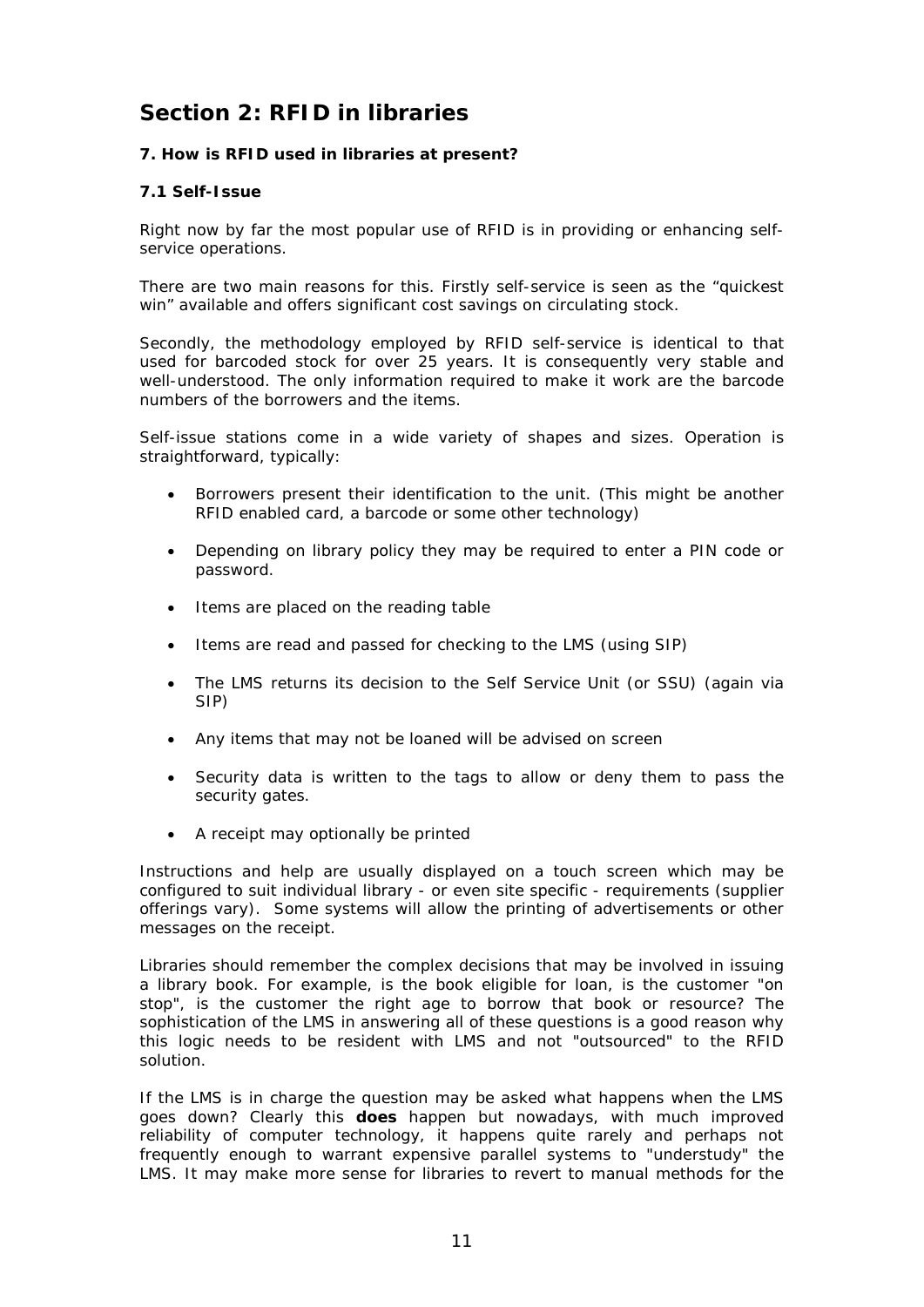one or two days a year when the system goes down and to pay for a robust support contract to keep the LMS running reliably than to invest in understudy systems.

Following the successful issue of an item the next logical step is of course:

#### **7.2 Self-Return**

Items may be returned in a similar way to self-issue but in most cases a borrower card is not required for a return. The operation is even simpler than issue:

- Borrowers place items on the reading table
- Items are checked by the exchange of SIP messages with the LMS
- Borrowers place returned items in bins or on shelves as instructed by the unit
- A receipt may optionally be printed

The system indicates that the item's tag has been read and recognised. This can be done by using a beep, a light or a message on the display.

When the system is first deployed there is a learning curve for both staff and customers. When there is a problem for example a book's tag doesn't read correctly, customers must be able to call on staff to sort out the problem.

#### **7.3 Combined Issue/Return**

In many instances Issue and Return functions may operate on the same unit. Most suppliers will offer the flexibility to operate units selectively as "Issue only", "Return only", or "Issue and Return".

#### **7.4 Fine/charge payment**

Another function that SIP and self-service may be required to provide is fine and charge payment. Fines will be generated and managed by the LMS, either at the point of issue or on return. Clients may be prevented from borrowing items because they have exceeded maximum charge limits. RFID suppliers have a number of solutions available to facilitate financial operations ranging from separate payment stations to integrated units supporting payment technologies as varied as smart card and mobile phones through chip and pin to cash machines – with and without change facilities.

Self-service issue and return are the most common reasons for deploying RFID in the library. Many libraries however have found that the next application delivers even more significant economic returns:

#### **7.5 Automatic Sorting**

Depending on the level to which SIP has been implemented by an LMS supplier, returned items may be sorted into many different categories or indeed transported to different locations in the library, from a simple requirement to separate reserved items from the rest, through to complex sort and delivery operations for immediate shelving, or by just about any other required criteria. Self-return sorters are modular devices capable of extension to suit any library.

Typically,

- The borrower activates the return function via a touch screen
- Items are passed through a slot (resembling a letter box)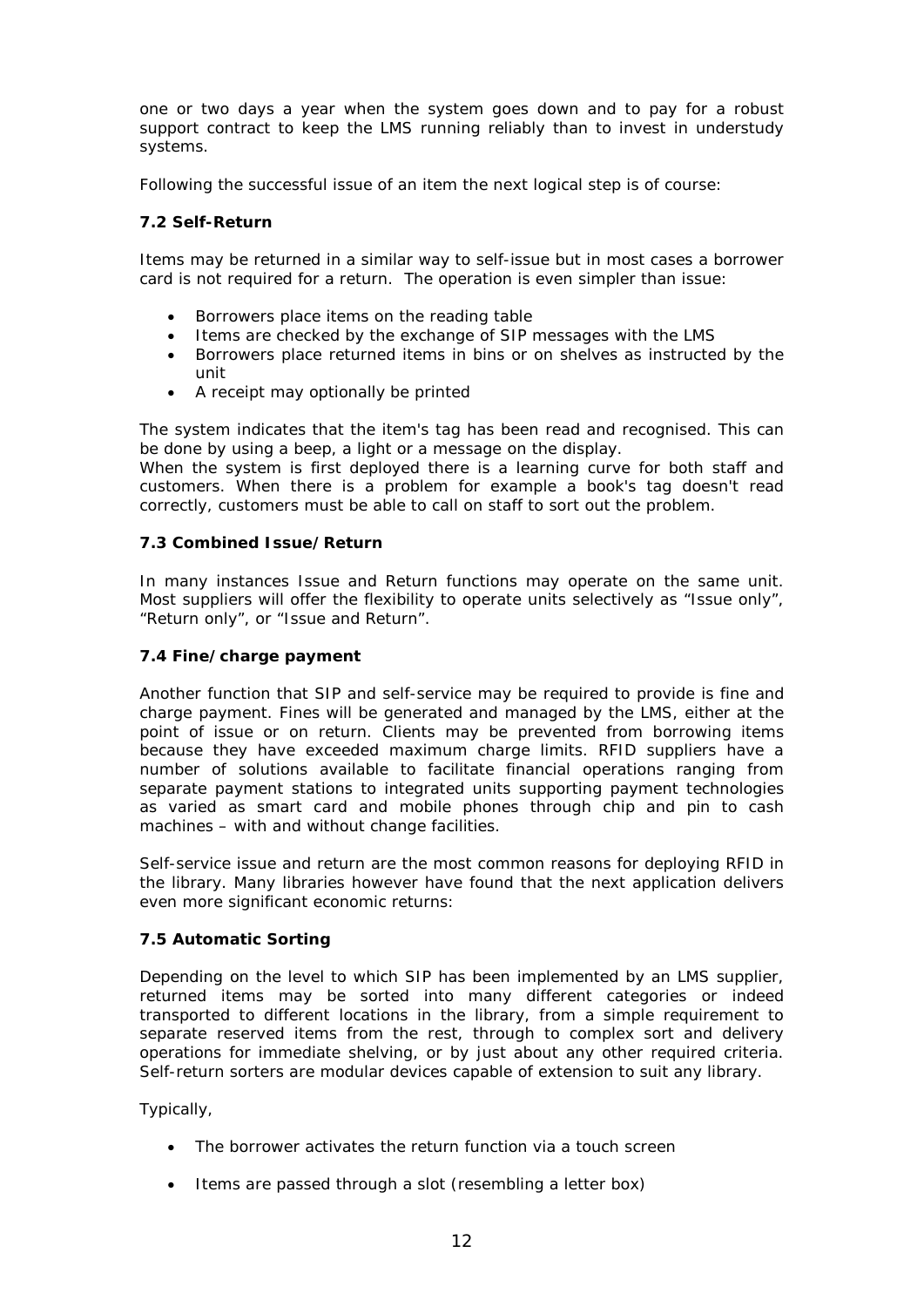- RFID tags are read and checked to ensure:
- it is an item belonging to the library
- if it is a set, that it is complete
- SIP messages are exchanged with the LMS to determine the delivery location.
- Optionally a receipt is printed.

The system sorts the books using conveyors and bins. Staff may have to be on hand to monitor the system and to cope with any problems but the system should be expected to have the capacity to process all returned items without queues forming. Libraries should do some analysis of their peak volumes and ensure that their RFID solution can cope with these volumes.

#### **7.6 Security**

-

Item security has long been a concern for librarians. Many methods have been developed over the last thirty years or so of which by far the most popular is the "tattle-tape" solution originally created by 3M.

"Tattle-tape" uses a magnetic field to sensitise or desensitise a thin strip of tape usually concealed in the spine of a book or otherwise secreted in an item. At the point of issue (or return) a magnetic field (different for issue and discharge) is applied to the strip via a surface mounted device attached to a self-service unit. The security gates detect the magnetic status of the strip(s) and the alarm reacts accordingly.

Items have to be processed one at a time since the strips contain no intelligence and cannot identify themselves individually to the SSU. Typically not ALL the stock is "taped" to reduce effort and costs but a high enough proportion is taped to provide the deterrent effect. As the tape is hidden in the book and is very small it is quite hard to find so there is less opportunity for customers to remove the tape and then steal the book.

RFID security is very simple to implement and uses the (currently) only standards-controlled data on the tag to determine whether an item may be removed from the library. There are two ways in which it does this – using either EAS (Electronic Article Surveillance) or AFI (Application Family Identifier).

- *Electronic Article Surveillance (EAS):* EAS encodes the status of an item on the tag in a similar way to AFI. EAS-based security is, however, entirely proprietary in its nature – each supplier implements EAS security in its own way. EAS is also unable to determine whether an item is a library item or not. In other words the alarm may be set off by an item which is not from the library, e.g. a customer's shopping which has not had its tag de-sensitised.
- *Application Family Identifier (AFI)[1](#page-12-0) :* The ISO (International Standards body) issues AFI codes for RFID tags to be used in a specific application (such as pharmaceutical brand protection or libraries). This is what stops a library book from setting off the security alarm in a supermarket.

<span id="page-12-0"></span> $1$  More details of the AFIs available to the library sector can be accessed at <http://www.bic.org.uk/files/pdfs/RFID-for-Libraries-Stds-Advice.pdf>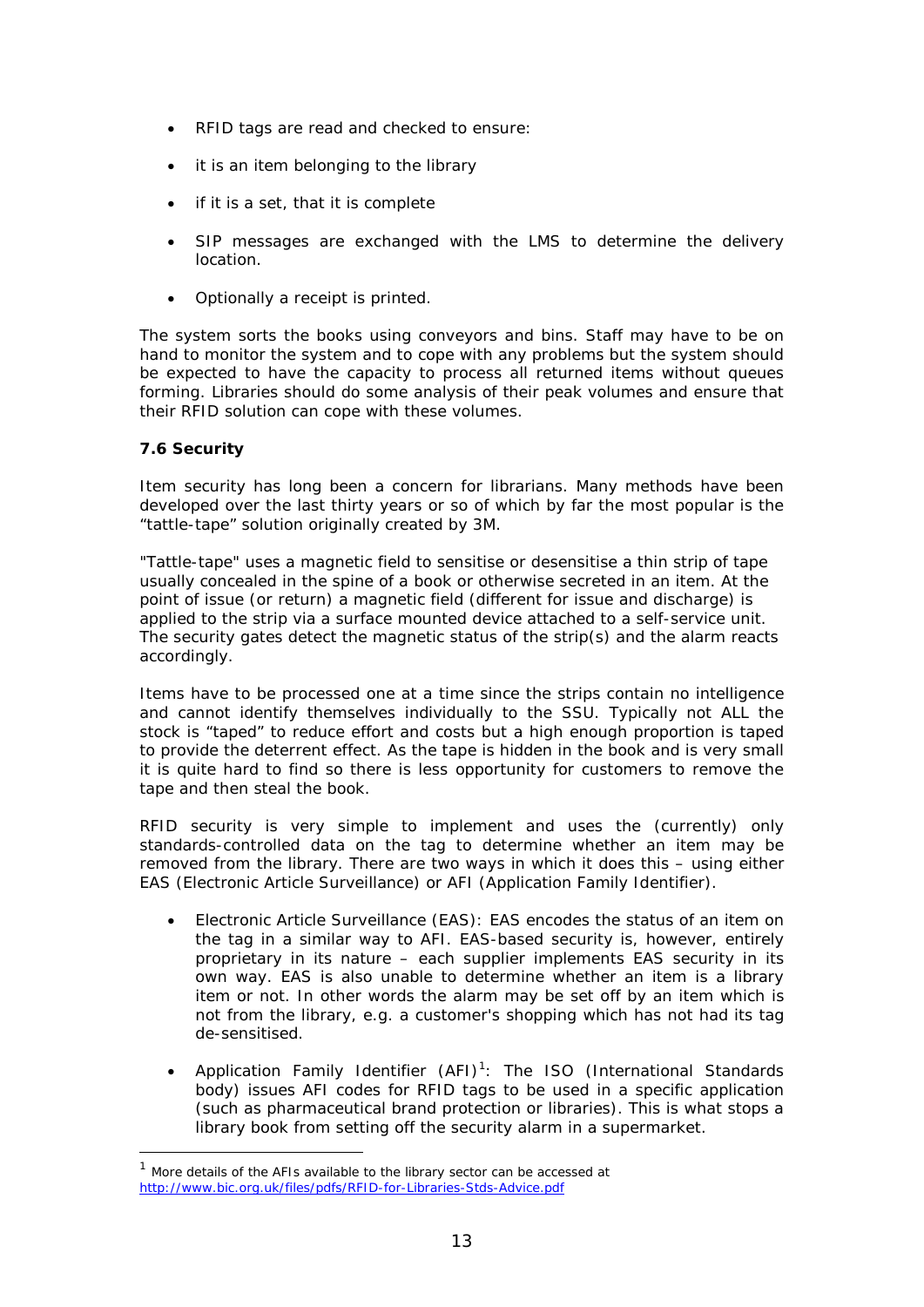When a library security system uses AFI, the security gate will request a response from any "checked in" library item. When an item is checked out, the AFI code is modified so that the tag does not respond to this request. Because only tags with an unmodified AFI code respond to the security reader, response rates are fast and reliable. Tags may also use multiple AFI codes to manage collections within collections e.g. to allow items to leave a short-loan collection but not to leave the library.

RFID security requires designated exit routes which are monitored by suitably equipped antenna panels (in a variety of designs). These panels detect the security data encoded in each tag and trigger an alarm whenever an illegal operation is detected. Antennae may also be concealed in existing furniture.

Gates may be installed either to detect that an un-issued item is passing the gates and so sound the alarm or additionally to report the item directly to the LMS. This enables some systems to report which item is in the process of leaving the library and this can be useful when a customer or student is taking out a number of items.

The range at which gates detect items is determined by a number of factors. The size of the aerial, local environmental conditions (such as the presence of large amounts of metal) and the quality of tags and readers will all have an impact on performance. Typically gates will generate a signal all around the gate up to 0.6 metres giving a central aisle of 1.2 metres. This is obviously an important consideration when positioning the gates in the library. Some older libraries are constrained by local factors such as the architecture and fittings of the library and in these cases RFID may offer a degraded solution. It is important to discuss gate positioning and tag detection rates with suppliers to ensure that the security element of the solution functions to an acceptable level.

#### **7.7 Stock management**

We are now leaving the world of the well-established and largely standardscontrolled aspects of RFID systems. From here on there are **no** rules and **no** established principles of operation. It is an area of operation that offers both the potential for greatest innovation and greatest disappointment.

A popular, but all too frequently disappointing aspect of RFID use in libraries is the way in which it has been deployed for stock control and management.

Essentially the solution comprises a scanning device attached to a data store. Typically the data store will be a PC, laptop or PDA.

Scanning devices come in a variety of shapes and sizes. Those with smaller aerials will create smaller fields and may perform better on more precise operations, Larger aerials can read a larger area at once and may speed activities such as stocktaking. Some devices are claimed to be able to perform well for both types of operation.

The operations that may be carried out by such devices include (but are not limited to):

- Taking Inventory
- Identifying Lost or Missing Items
- Checking Shelf Order
- Finding Reservations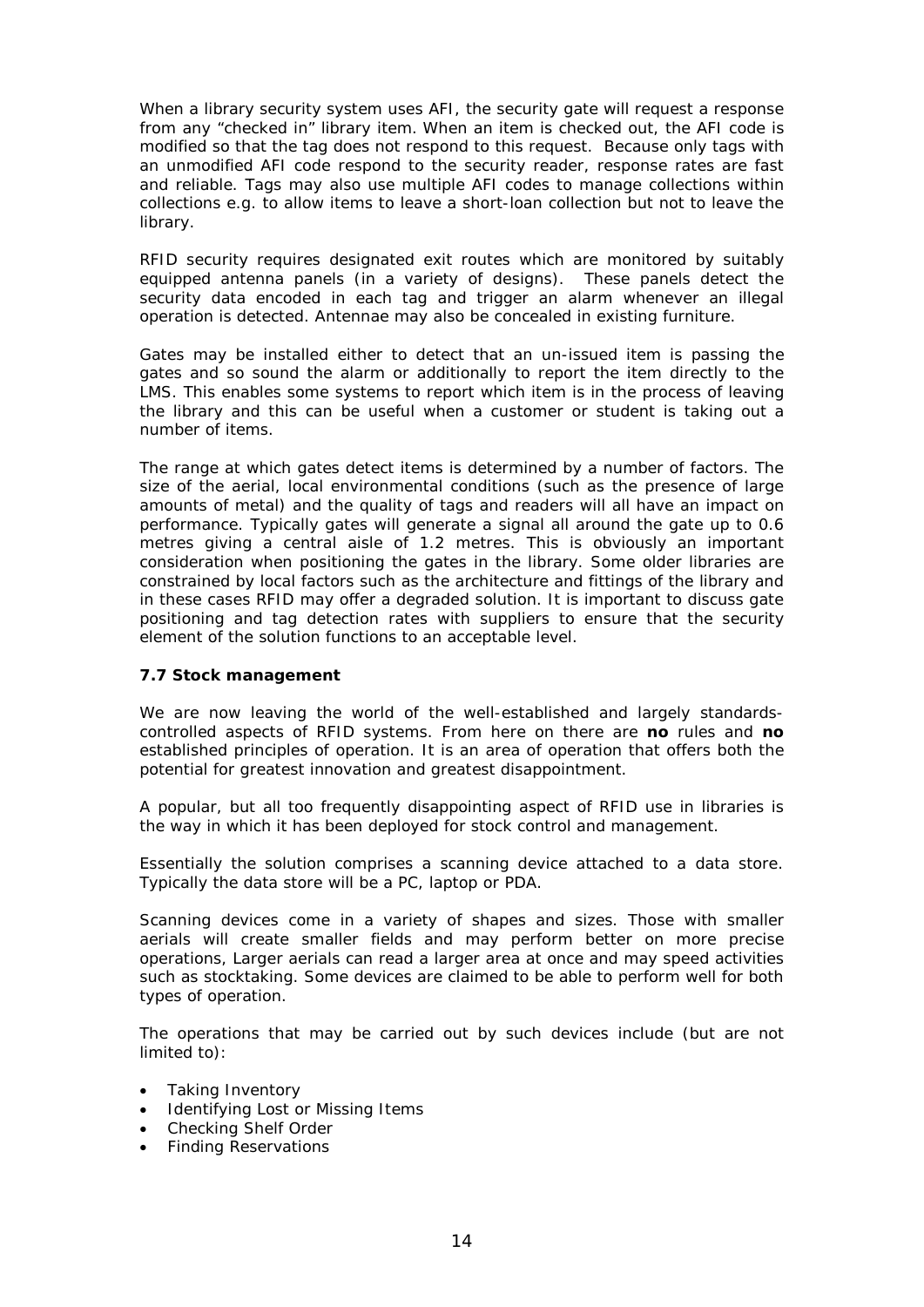Some of these operations may be carried out simultaneously – with the device indicating the nature of any alert on a screen, or as a single operation.

The stock management unit may have an integrated aerial or be connected to a separate device. It may be a PDA, a laptop on a trolley, or a fixed PC –depending on the operations being carried out and the offering of the RFID supplier.

There are many different methodologies available to the librarian. Among the most popular are:

#### • **Data is stored on the tags themselves**

In this model software on the portable device processes data on the tags to determine what action to take, e.g. tags may carry a record of use enabling the device to calculate which are underused and may be weeded.

• **Data is downloaded from the LMS and used to drive the stock management device.**

In this model the tags carry the minimum of data and the supplementary information (e.g. title, classmark) is supplied by the LMS to the stock management unit.

There are problems with both approaches. The first requires careful data management if the accuracy and integrity of the library catalogue is to be maintained. Different RFID suppliers may recommend different data be stored – This is important to remember if the need arises to switch suppliers in the future. The second requires that the necessary data can be readily supplied by the LMS.

In both cases it is likely that data will need to be uploaded to the LMS after collection. Libraries should always ensure that their LMS provider is able to interoperate fully and efficiently with their chosen RFID solution.

#### **7.8 Accessioning**

With library servicing companies offering RFID "shelf-ready" stock the potential for automated accessioning has already arrived but to date has not been widely implemented.

An RFID "tunnel" may be used to accession stock. Tagged items may be identified inside the box and all information passed directly to the LMS database.

#### **7.9 Other**

Smart shelves, CD dispensers, intelligent displays…

Many of these solutions are currently in development and are at the new and exciting cutting edge of RFID. The key here is to ensure that the solution delivers what the library expects and that ideally the solution is already proven elsewhere. If a library wants to be the first to implement a solution then they need to be compensated for the risks involved with a good price and a strong commitment from the supplier.

Smart shelves appear to offer the potential to provide an accurate picture of the stock in real time. Some of the key areas to explore with an RFID provider will  $h^{\alpha}$ 

• How scalable is the solution offered for the library (i.e. can the communications cope with the number of items)?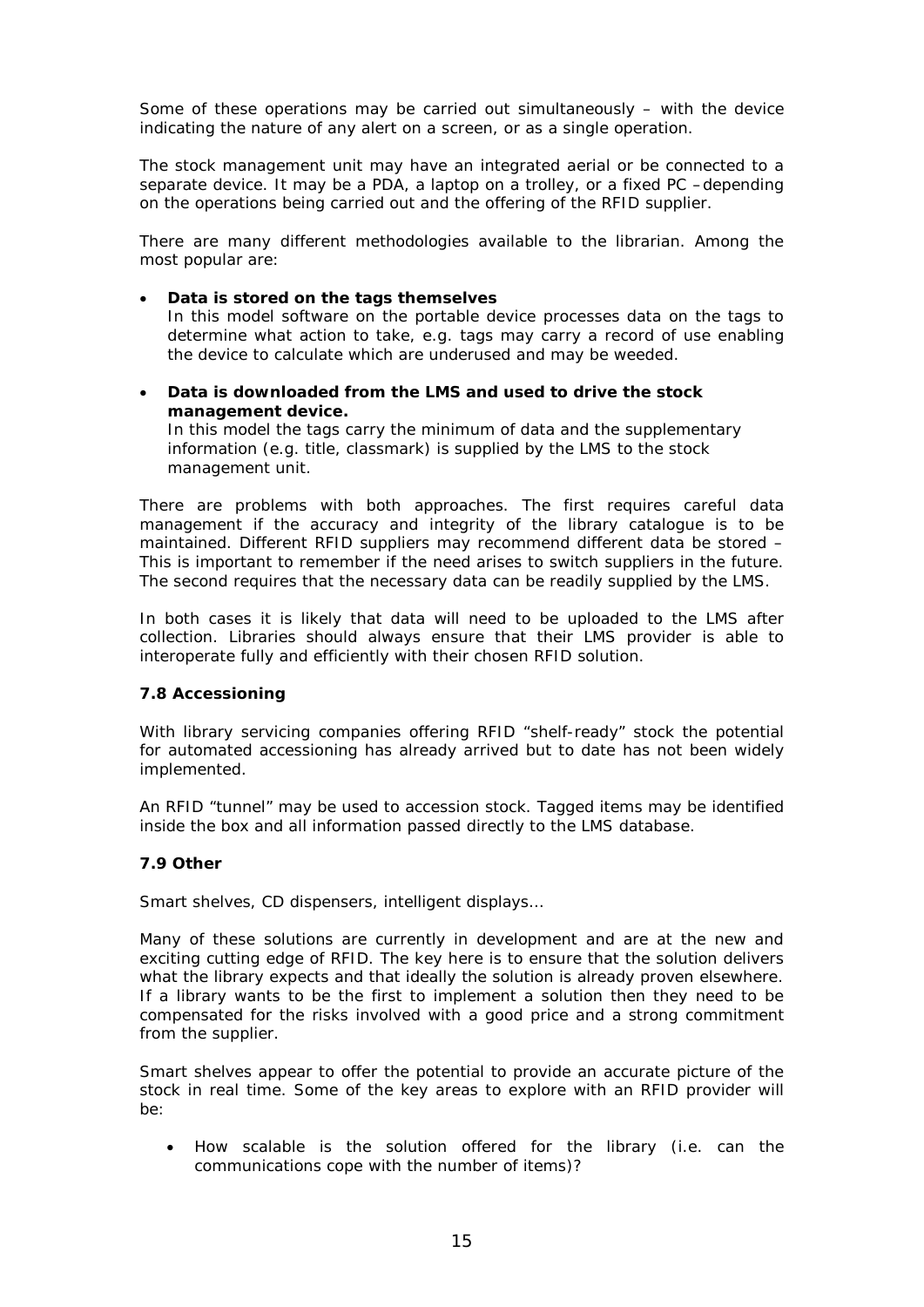- Is the solution offered able to deal with the dynamic aspect of stock storage – i.e. items in libraries do not tend to have "fixed" locations as items are added and removed on a regular basis.
- (How) will the shelves interact with the catalogue? If an item is removed for browsing or loan will it disappear from the catalogue altogether?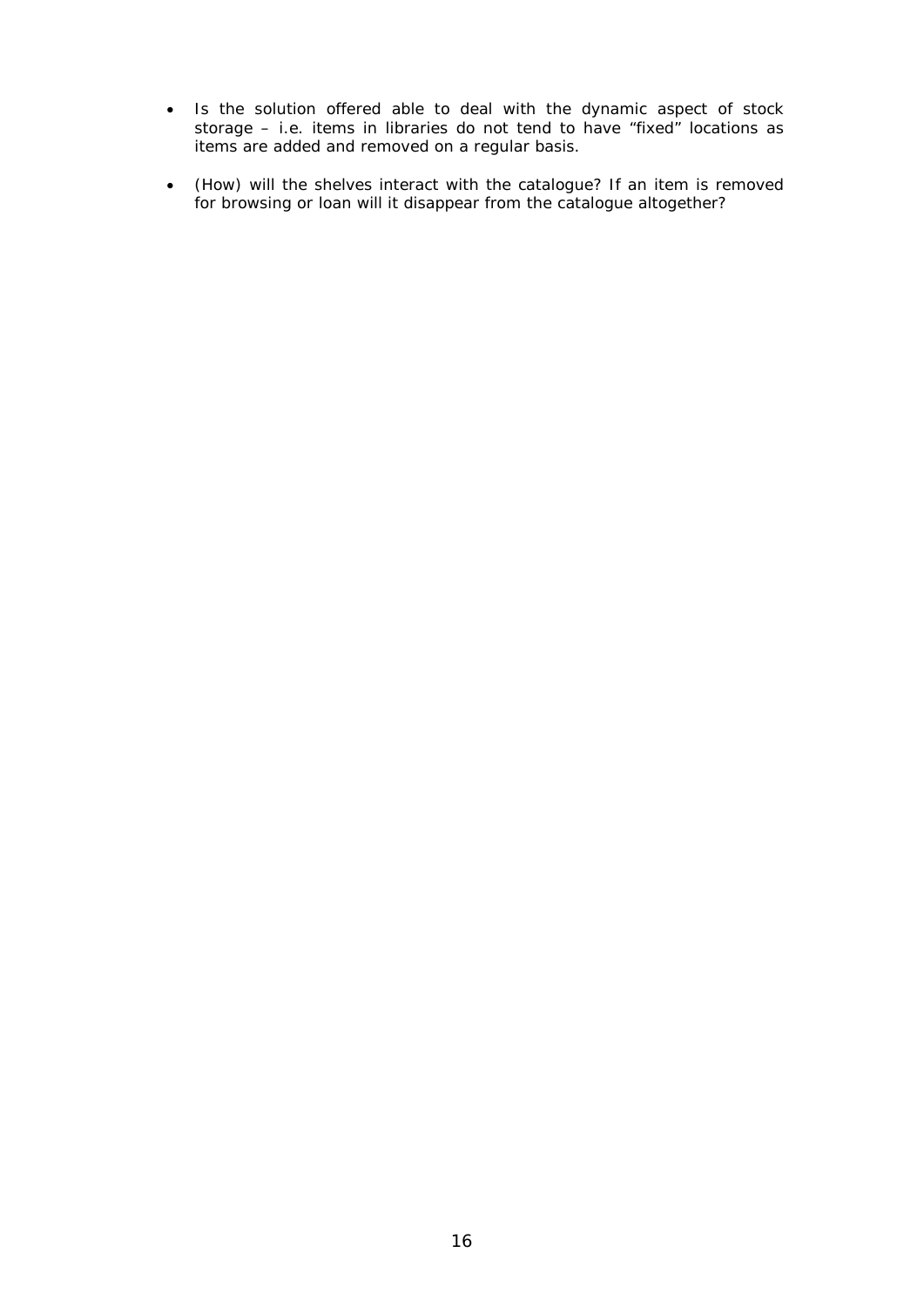# **Section 3: Benefits of RFID**

#### **8. Benefits of RFID**

#### **8.1 Self-service/Self-issue/Self-return**

- Self-service/Self-issue/Self-return is by far the most popular application among adopters of RFID technology. Analysis of circulation figures from a growing number of RFID-enabled libraries suggests that some are now achieving up to 70-90% of their transactions being processed via selfservice
- Levels of use appear to be more heavily influenced by the library's commitment to self-service rather than by the actual devices used.
- Automated returns sorters can identify items by collection, status or other SIP-defined categories and deliver them to a trolley, bin or shelf location as required.
- In addition, self-service may be deployed to provide out of hours service, or to facilitate lending at unstaffed locations.

#### **8.2 Stock management**

Stock management can be improved by using an RFID scanning device. These benefits are quite hard to quantify but they will enable a library to provide a better service and to be managed more efficiently. Some of the functions it may offer include:

- Taking inventory. In many libraries the annual stock-take has all too frequently been abandoned but with RFID technology libraries have found that stock taking becomes a task that may be carried out far more frequently. As RFID technology improves in accuracy and reading range, stock-taking may becomes a simple walk through the shelves.
- Finding lost and missing items and identifying mis-shelved stock. Some RFID solutions can help with these problems although libraries will want to see this function at work in an existing library to prove its effectiveness.
- Identifying particular items e.g. for display or relocation.

#### **8.3 Staff savings**

Staff displaced by the transfer of circulation to the user population via self service may be redeployed to more pro-active activities, such as reader advisor, delivering both an improved service for the clients and greater job satisfaction for staff.

As more operations are automated the number of staff required to manage them may also be reduced - although staff are still needed to cope when these normally reliable systems go wrong.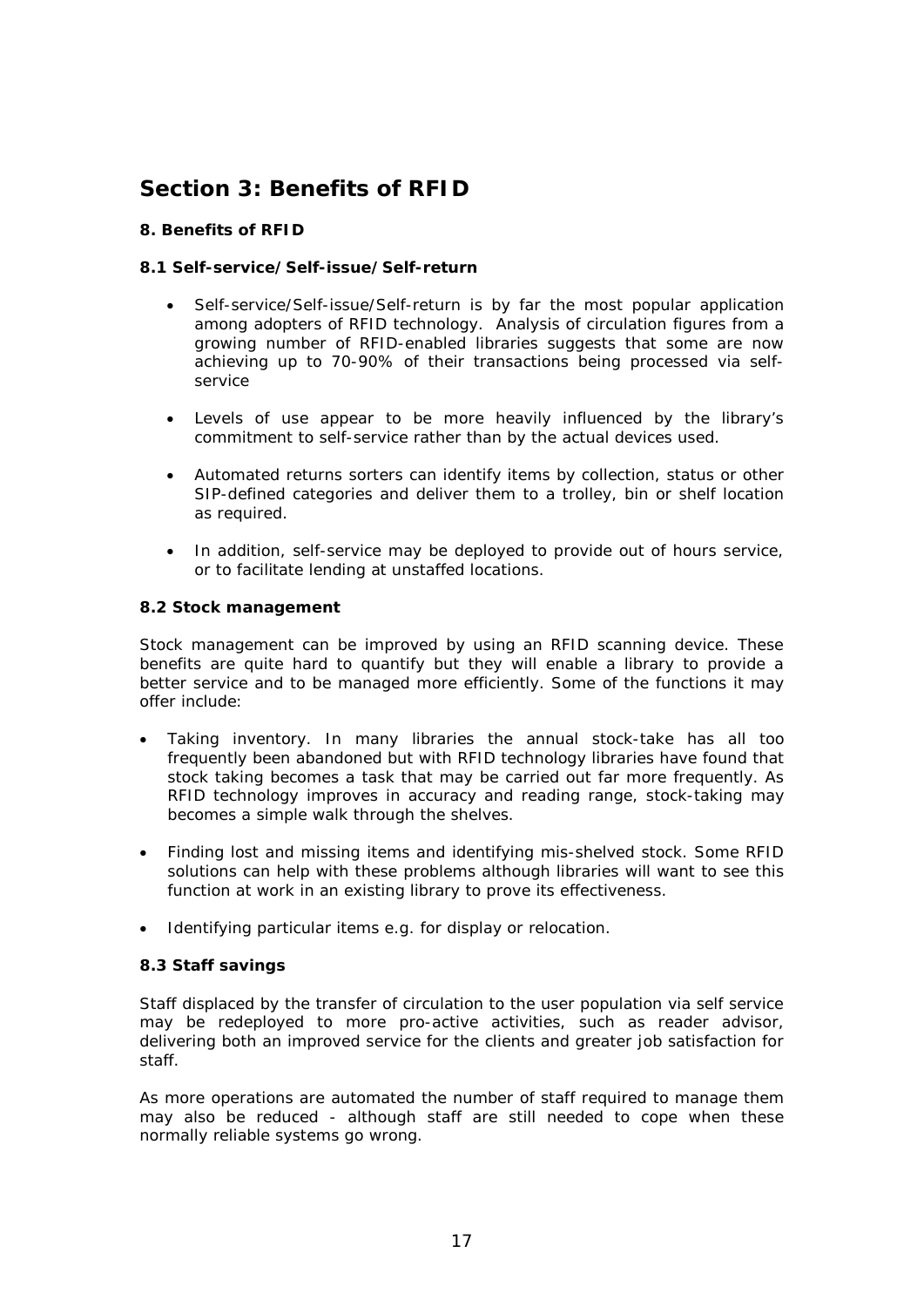It is very important for libraries to plan how they will go about implementing these changes especially ensuring that staff are comfortable with them. This will require planning, excellent communications and full staff involvement

#### **8.4 Catalyst for change in how the library works**

As the technology develops, and the issues of interoperability are overcome, RFID will begin to transform the way in which library services are delivered. In particular RFID, in combination with other technologies offers opportunities to take the library service out into the community for example:

RFID enabled book dispensers are currently being trialled in Singapore. Library users use their membership cards to identify themselves to a unit that can dispense the book of their choice and report the loan transaction to their LMS.

By using the potential of RFID to store information on the items' and borrowers' tags a national network of library "stations" in public places – railway and bus stations in the town, community centres in the country – could allow library members to borrow a book in London and return it in Borrowdale – a truly national library service!

#### Improved ambience e.g. attractive hardware

With the ability to provide self issue and self return, combined with more attractive security gates, there will come the opportunity to reduce the size of the service desk or get rid of it altogether and to redesign the library to use the space more effectively, some libraries have done this already. Staff can now be located at help points or as roving resources helping library users. This has a positive effect on the perception of both staff and users and helps to make the library a nice place to visit and work in. RFID is often implemented as part of a major refurbishment of libraries. Libraries should be aware that RFID is a significant IT project as well as part of a project involving servicing, workflow and refurbishment.

#### **8.5 Customers picking books from shelves using PDA readers**

Some libraries may wish to offer customers the use of hand held RFID-capable PDAs to help find books and other items. Some RFID solutions are used to enable blind or partially sighted users to locate items and to navigate around the library. As the technology develops applications of this type will probably become more prevalent although there are issues with reliability, security etc.

#### **8.6 Servicing Savings**

There is some debate amongst librarians as to whether RFID will offer the opportunity to reduce the amount of servicing on library books. If books are to be issued on a self service basis and identified and shelved using hand-held PDAs then can books do without some of the cards, stickers and numbers which make up most servicing formulae?

For most companies which provide book-servicing for libraries, the advent of RFID has seen a major new negative impact on their margins resulting, presumably, in higher charges. As each library using RFID may have a different RFID provider using a different data model and possibly different data requirements within that model, the servicing company may find itself with an ever-increasing workload as a result. This often requires additional hardware and software and more space needed to programme the tags to all the different customer specifications.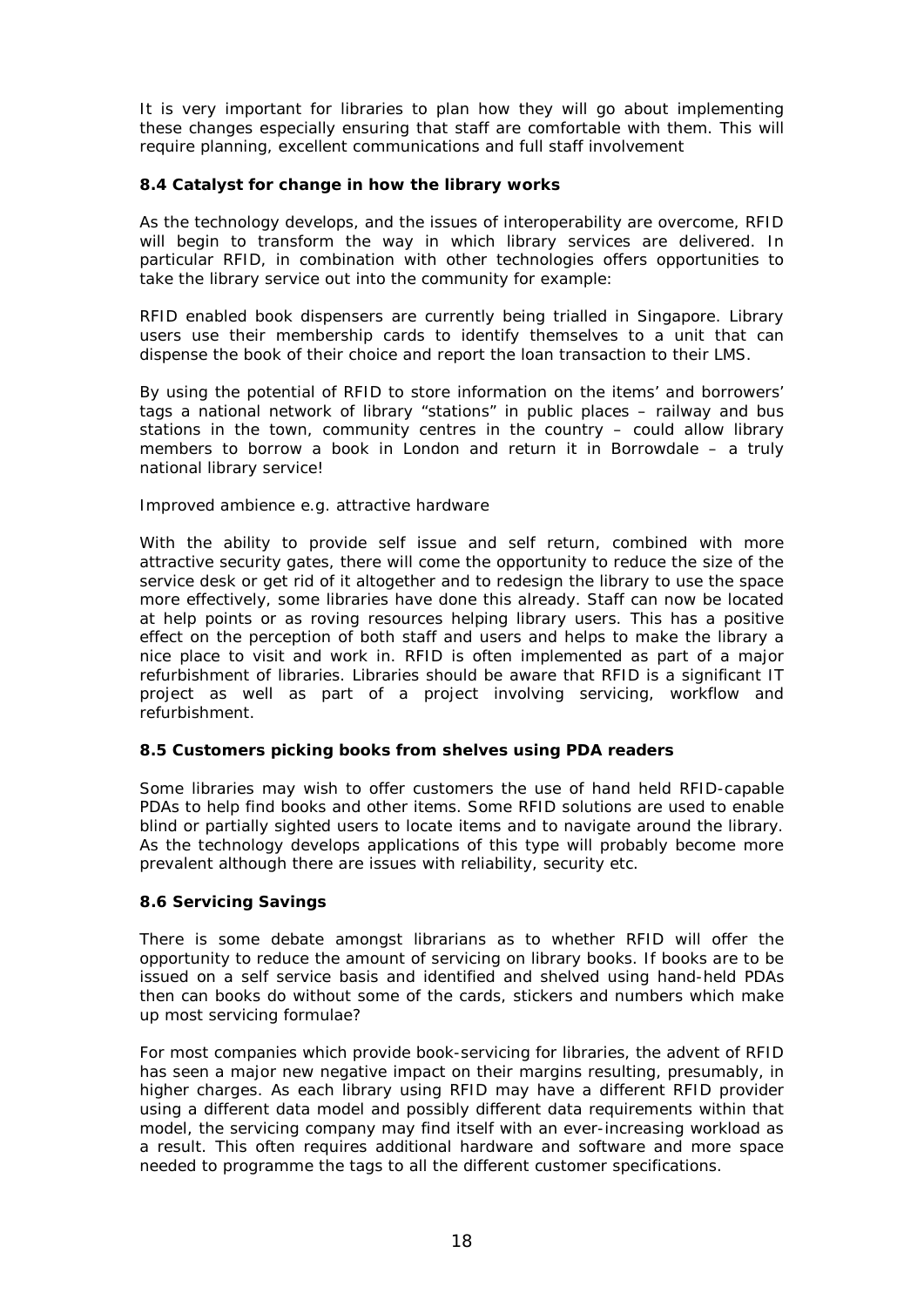To try and reduce costs libraries have considered whether they wish to continue using barcodes as well as tags. This needs careful thought. If the library authority offers a multi-site service within which stock circulates freely and some sites are not using RFID there will be no choice but to continue to use barcodes.

In a single site library where all the stock is tagged barcodes may not be required. However libraries would need to be very confident that the information stored on the tags can be accessed or transferred should they change RFID suppliers in the future. Many libraries have opted to keep barcodes as a safety net for dealing with this possibility.

A more complex set of problems arises when libraries form consortia for purchasing and loans. The barcode will need to remain until all consortia members adopt a common standard.

The consensus at present seems to be that while there could be a potential saving in the future once fully standardised RFID solutions are universal, in the meantime there are no savings because libraries need to continue to have their traditional servicing and library suppliers (and servicing companies have to continue to cope with differing specifications.)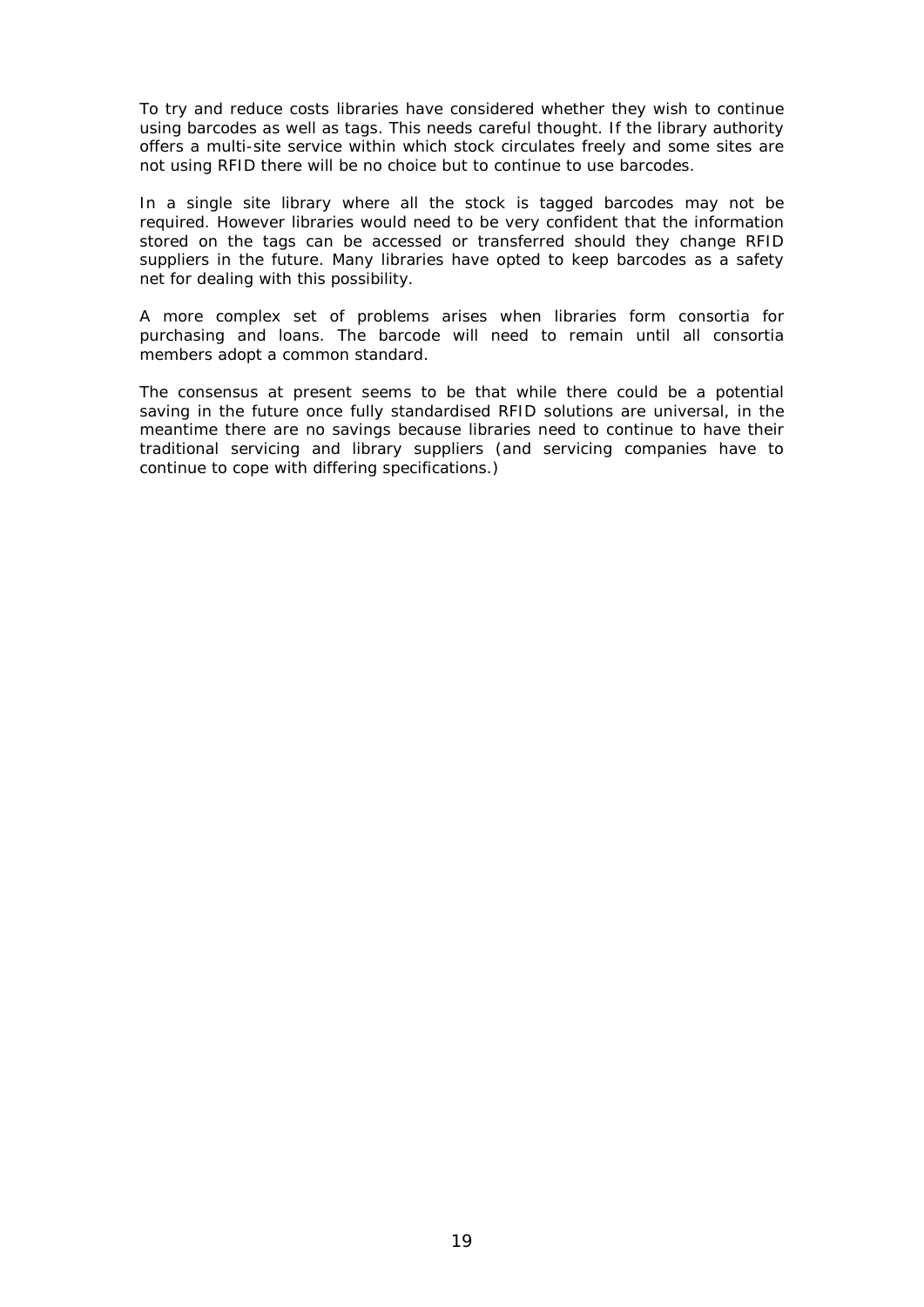# **Section 4: RFID Suppliers and Purchasing**

#### **9. Who supplies RFID?**

The following is not an exhaustive list of RFID suppliers and this guide does not endorse any individual suppliers but it may be useful for libraries to have a list of RFID suppliers to contact and with whom to discuss their specific requirements.

| Name of        | Location                                      | Contact         | <b>Telephone</b> | Email                      |
|----------------|-----------------------------------------------|-----------------|------------------|----------------------------|
|                |                                               |                 |                  |                            |
| Company        |                                               |                 |                  |                            |
| 2CQR           | Long Bennington, Lincolnshire<br>www.2cgr.com | Chris Robb      | 08458822778      | Chrisr@2cgr.com            |
| 3M             | Bracknell, Berkshire                          | Paul            | 0800 3896686     | Pwoolvine1@mmm.com         |
|                | www.mmm.com                                   | Woolvine        |                  |                            |
| D-Tech         | Woodbridge, Suffolk                           |                 | 01394 420077     | Info@d-techdirect.com      |
| <b>DSi-TAG</b> | Dorset/Nottingham                             | Steve           | 07813 026028     | Steven.Roberts@ds.co.uk    |
|                | www.ds.co.uk                                  | Roberts         |                  |                            |
| Envisionware   | Duluth, USA                                   |                 | 020 7101 9619    |                            |
|                | www.envisionware.com                          |                 |                  |                            |
| Intellident    | Stockport                                     | Paul Dalton     | 07825 437629     | p.dalton@intellident.co.uk |
|                | www.intellident.co.uk                         |                 |                  |                            |
| Intrepid       | Hounslow, Middx                               | Neil Jackson    | 0208 893 9922    |                            |
|                | www.intrepidsecurity.com                      |                 |                  |                            |
| Moorgate       | Warrington                                    |                 | 01925 765432     |                            |
| Nedap          | Aldermaston, Berkshire                        | Jeroen          | 0118 9821038     | Jeroen.struycken@nedap.com |
|                | www.nedaplibrary.com                          | Struycken       |                  |                            |
| Plescon        | Ipswich                                       | Nick Hunt       | 01473 745375     | info@plescon.co.uk         |
|                | www.orfid.co.uk                               |                 |                  |                            |
| Telepen (SB    | Harpenden, Herts                              | Paul            | 01582 769991     | sales@telepen.co.uk        |
| Electronic     | www.telepen-barcode.co.uk                     | <b>Burchett</b> |                  |                            |
| Systems Ltd)   |                                               |                 |                  |                            |

*These contact details will be kept up to date on the e4libraries website at www.e4libraries.org. Please note that BIC and e4libraries does not endorse any specific RFID supplier and libraries are advised to research the topic thoroughly and talk to existing users of RFID products.*

#### **10. Purchasing RFID**

This section looks at how libraries have set about purchasing RFID solutions. Obviously each library's requirements may be different but hopefully this section will be useful in describing a possible purchase process and highlighting some pitfalls to avoid.

Like all major IT projects libraries will probably go through a tendering process but first it is important to understand:

- the subject,
- the required solution
- a range of possible suppliers
- what others libraries have done

There are some key points which libraries should note:

• The RFID solution should interoperate fully with the library LMS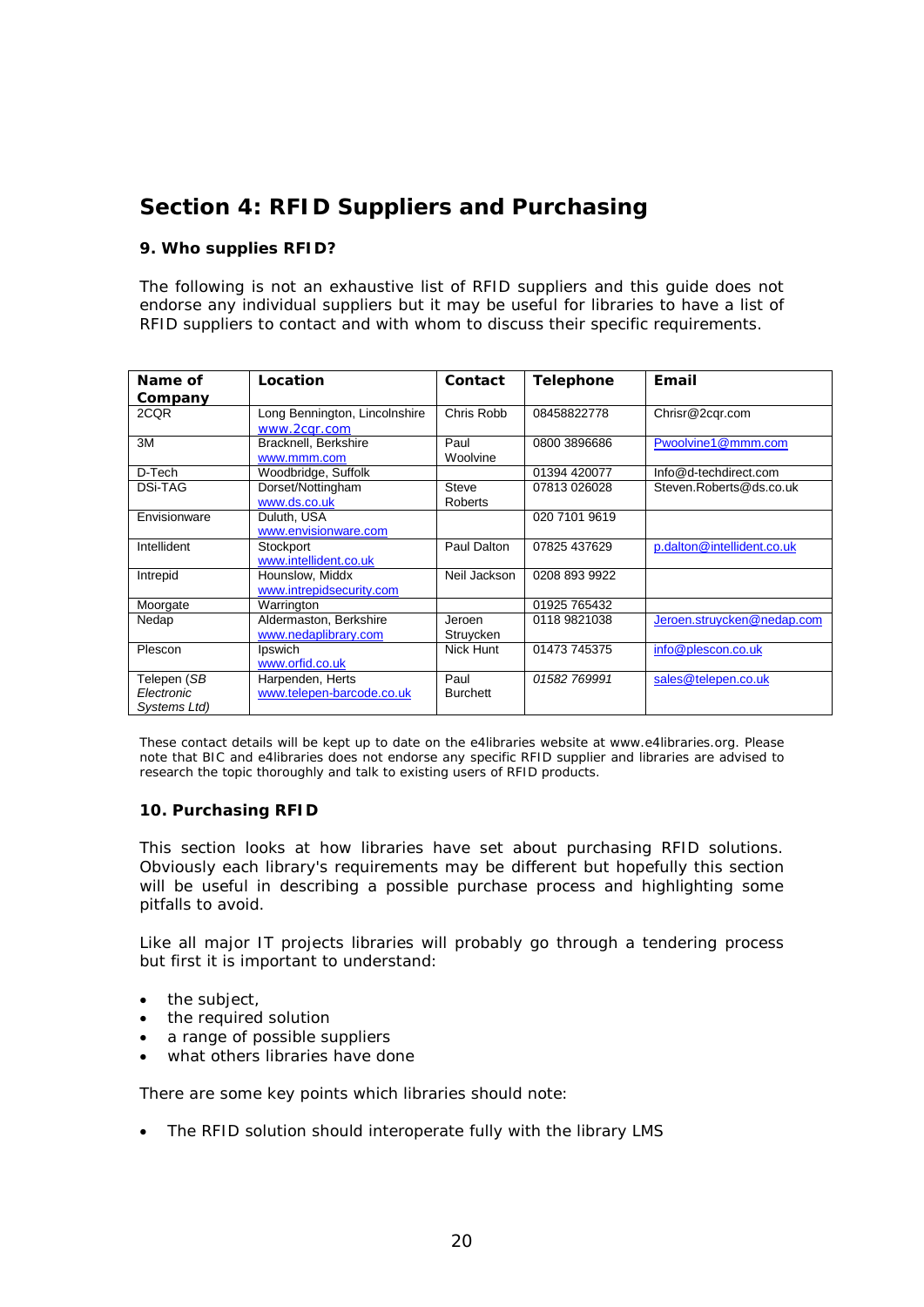Whilst this will be very simple for self-service – as all RFID and LMS providers essentially do it the same way – the degree of interoperability with other library operations will certainly be very different and possibly very limited.

#### **10.1 Tendering**

This section is to help those implementing RFID solutions to ask all the necessary questions for a successful outcome. There are two key points and some general advice.

Be clear about the library's expectations

RFID will help deliver faster and more efficient self-service but it may limit options for future co-operation, change or development. This problem can be minimised by ensuring that the RFID solution and the library LMS interoperate fully and that the RFID supplier understands the issue around standards and has a cost-effective solution in mind for example to re-program all existing tags with an automated process in the event of the need to change.

• Ask about standards

The publication of ISO 28560 is a first step toward creating a stable environment for RFID deployment. Will all RFID suppliers support it? Will they help customers migrate from their existing systems? What plans do LMS suppliers have for exploiting the potential of RFID?

**Other Issues** 

Types and frequencies - likely future developments

Tag manufacturing changes all the time. At least one library has already had to remove all tags from their books and replace them with a newer product when the manufacturer decided to discontinue the tags they had used.

Advances in UHF frequency tags may make them a more attractive option at some future date. How should libraries plan to cope with such a change?

This report does not suggest that libraries play a waiting game and see what happens in the area of RFID. This will put off any RFID implementation and its resulting benefits. The key is to communicate with colleagues and suppliers and ensure that the investment made is in line with the likely benefits available. If investment in RFID today delivers huge cost savings and service improvement over the next five years and then the technology changes and the library has to make a new investment then that is fine as long as the payback period in the initial investment is short enough and the benefits large enough to justify the investment.

**Interoperability** 

At the present time interoperability with LMS is limited to the use of SIP for selfservice – which only reads the barcode. As we move ahead with ISO 28560 the potential for using more data will change the way library functionality is delivered. Some RFID suppliers have anticipated this potential by developing their own (proprietary) means of utilising tag intelligence. By doing so they are creating solutions (and stock) that will only function with their RFID equipment. Moving to ISO 28560 would overcome this problem but how LMS systems interoperate with expanded tag data is a discussion that has yet to begin. Ask the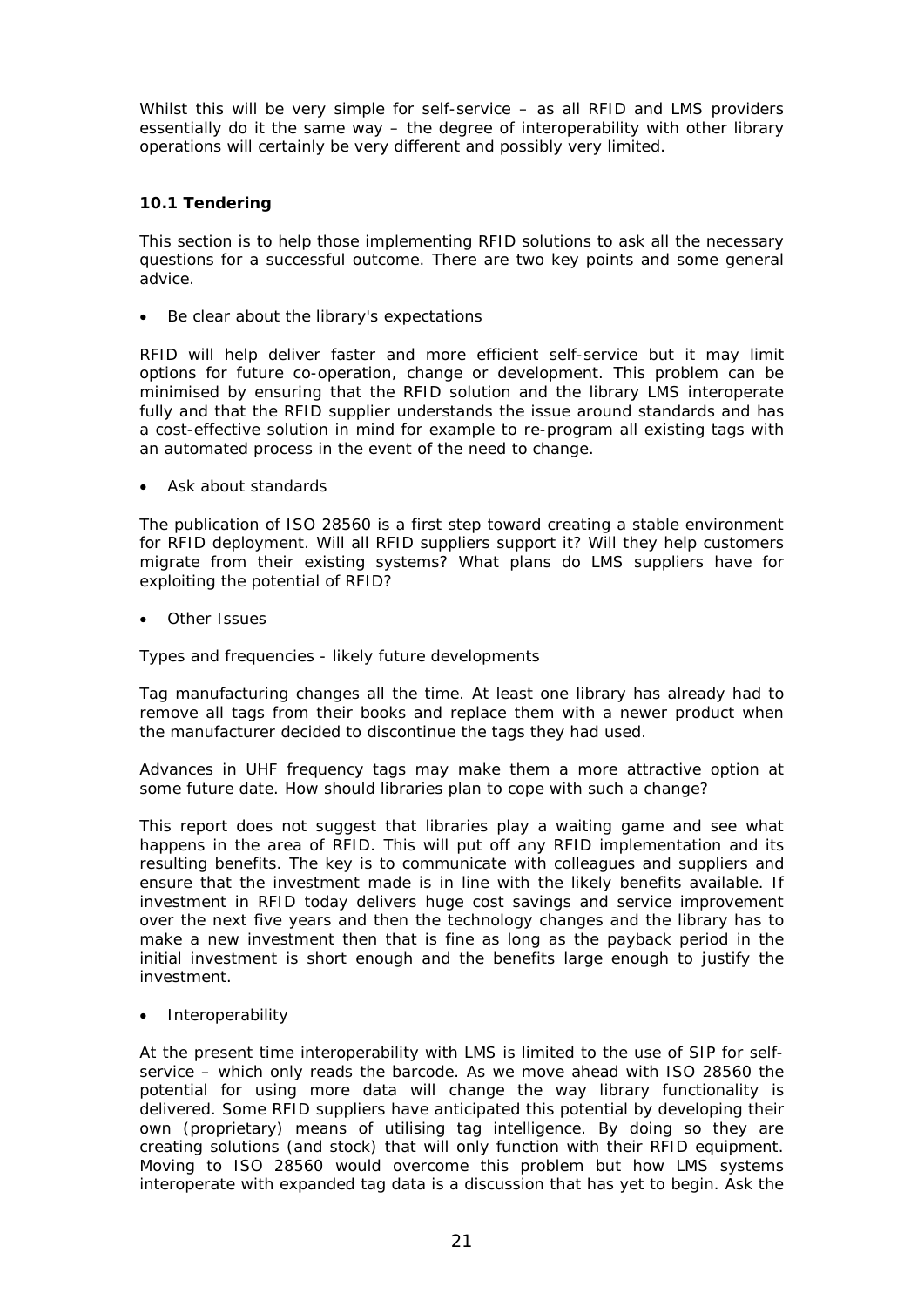chosen RFID supplier and existing LMS provider how they plan to manage tag data in the future.

• Future direction

New services and new functionality will no doubt emerge once a common data model makes development simpler and solutions transportable. The use of hybrid UHF/VHF tags may make stock-taking simpler and faster. Will suppliers take advantage of such changes in technology and how will they take libraries with them?

• Conversion of RFID systems

If the new standard is widely adopted there will be a number of libraries facing the prospect of converting their tags to the new format. There are many ways of achieving this from "big bang" to "on-the-fly". It may even be possible to use two different models in the same stock for a period of time. Libraries should ask whether their supplier intends to make the switch to the new standard and if so, what is the methodology to be used and what are the costs of doing so.

- Which data model? Will the chosen RFID supplier use standards or not? If they plan to adopt ISO 28560, which version will they use?
- Which data should be on the tag? Remember that the standard does not allow for ANY data to be stored (although three local fields are available). Think carefully before being too prescriptive. How will the library manage the extra data? (e.g. local data) Will this extra data mean that the library's solution is non-standard leading to future problems? Remember that the database should still contain all of the data on each item linked by the ID so that libraries can change course later.
- What are the benefits of more data? Generally the more data added the greater the processing load so remember this fact when drawing up a list of requirements. Also consider the points made in the previous paragraph.

Some of these issues are technical and should be addressed by the RFID suppliers working closely with both the LMS suppliers and standards bodies such as BIC.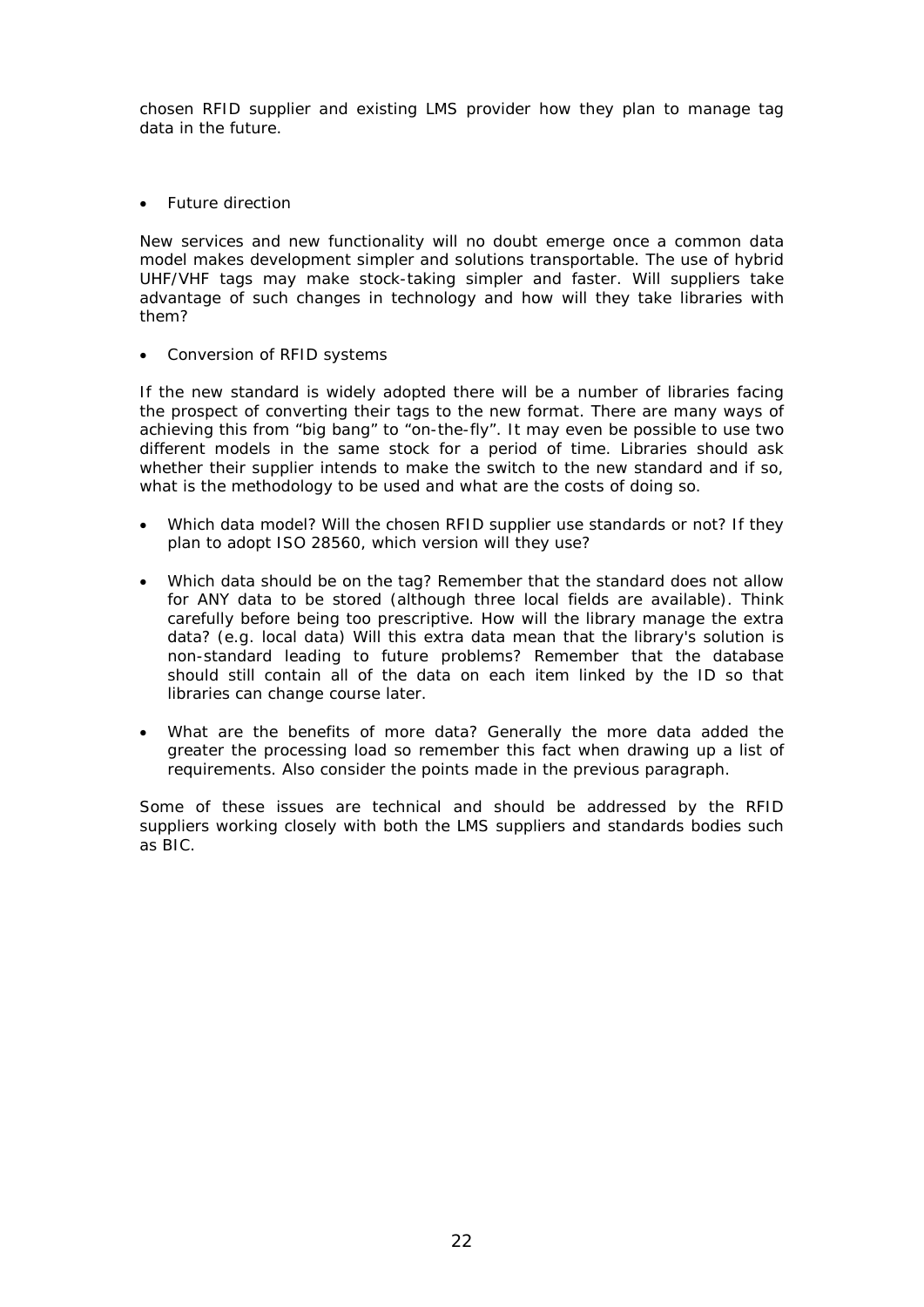# **Section 5: Conclusion**

#### **11. Data privacy and other stories**

In the UK there is almost no problem with data privacy as the data protection laws are well understood and most RFID tags only contain information about the book. However libraries should be aware that it would be technically possible to develop an RFID solution which stored information about borrowers on a tag. This should be avoided in order to steer clear of data privacy issues. Alternatively it is sometimes suggested that RFID tags on library books could constitute an invasion of privacy in that they could theoretically enable the State or others to monitor the kind of books read by library customers. This issue has been of concern in the US although it has not seemed of interest in the UK.

Similarly the press occasionally seize upon stories about the dangers of radiation from radio transmitters. RFID tags as commonly used in UK libraries are passive i.e. they don't themselves radiate energy but wait to be read by a reader, and these readers do not transmit with sufficient power to cause such problems but libraries may want to double check this area with their RFID suppliers in the light of health and safety legislation.

#### **12. Conclusion**

RFID is still a relatively new technology. So far, several hundred libraries in the UK have implemented RFID, mostly for self-service and the vast majority of these libraries are positive about their RFID investment and its benefits. However, it is not been completely straightforward to research, purchase, implement and exploit RFID technology. There are some important concerns which libraries should be aware of. This guide has spelt out all these known issues so that libraries starting to invest in RFID can go into the process with their eyes open, having learned about the main pitfalls from the experiences of others. Broadly BIC/e4libraries believes that RFID is a beneficial technology and encourages libraries to make the commitment to RFID. The key is to take care in the purchase process to follow the advice contained in this guide and to focus on maximising the availability benefits.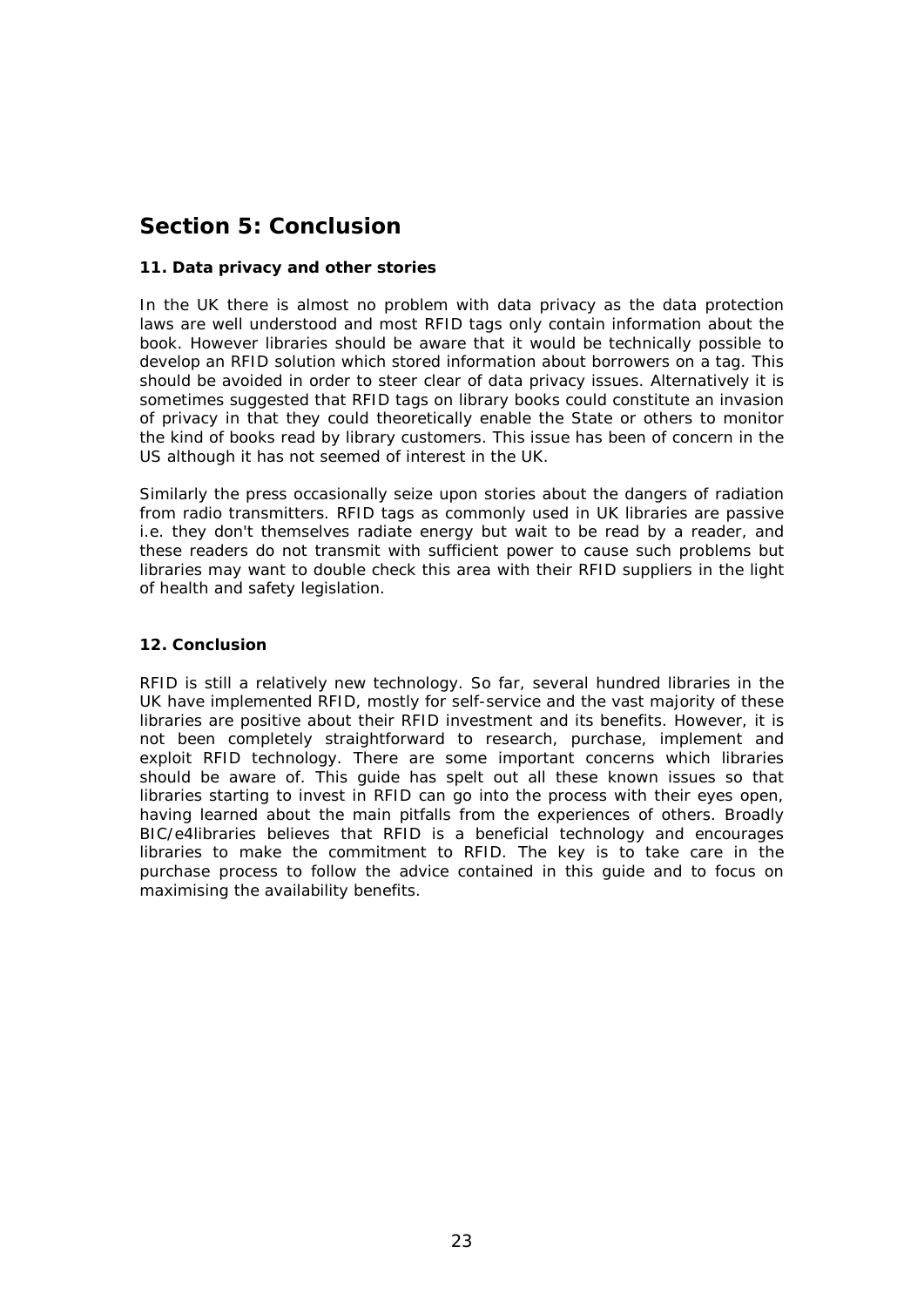# **Appendices: Case studies and other resources**

#### **A. Case studies**

Many early adopters have already implemented RFID. There is not sufficient space in this guide to feature these case studies but it is planned to make these available to download from the e4libraries website at [www.e4libraries.org.](http://www.e4libraries.org/)

#### **B. BIC/CILIP RFID Checklist**

In 2005 BIC and CILIP put together an RFID checklist (compiled by Martin Palmer of Essex County Libraries). This takes libraries through a series of questions which answer should be considered when evaluating RFID systems. It also forms the basis for drawing up a specification but stops short of suggesting which answers to look for. It remains a very valuable document and should be read in conjunction with the following resources which seek to add more detail to the areas covered.

#### **C. Useful Resources**

This section contains some helpful information on the analysis which libraries should undertake as part of the research and preparation for their RFID project.

C1. This is a chart which libraries should fill in to show the volumetric which the RFID solution will be expected to handle. This information can then be provided to the RFID suppliers and it will enable them to provide a more accurate quote eventually to deliver an appropriate solution.

|                 | Site 1 | Site 2 | Site 3 | Site 4 | Site 5 | Site 6 |
|-----------------|--------|--------|--------|--------|--------|--------|
| Annual          |        |        |        |        |        |        |
| Issues/Renewals |        |        |        |        |        |        |
| Annual Stock    |        |        |        |        |        |        |
| Additions       |        |        |        |        |        |        |
| Current stock   |        |        |        |        |        |        |
| <b>Books</b>    |        |        |        |        |        |        |
| <b>CDs</b>      |        |        |        |        |        |        |
| <b>DVDs</b>     |        |        |        |        |        |        |
| Other           |        |        |        |        |        |        |

| <b>Opening Hours</b> |  |  |  |
|----------------------|--|--|--|
| Main                 |  |  |  |
| Exceptions           |  |  |  |
| Sat                  |  |  |  |
| Sun                  |  |  |  |
|                      |  |  |  |

#### **C2 Tender Response Guidelines**

When tendering for a major RFID project, libraries will probably have their own methodology. The following table suggests one approach that might be helpful:

The list is not exhaustive and libraries may wish to undertake further research and take expert advice before proceeding. The table may simply be used as an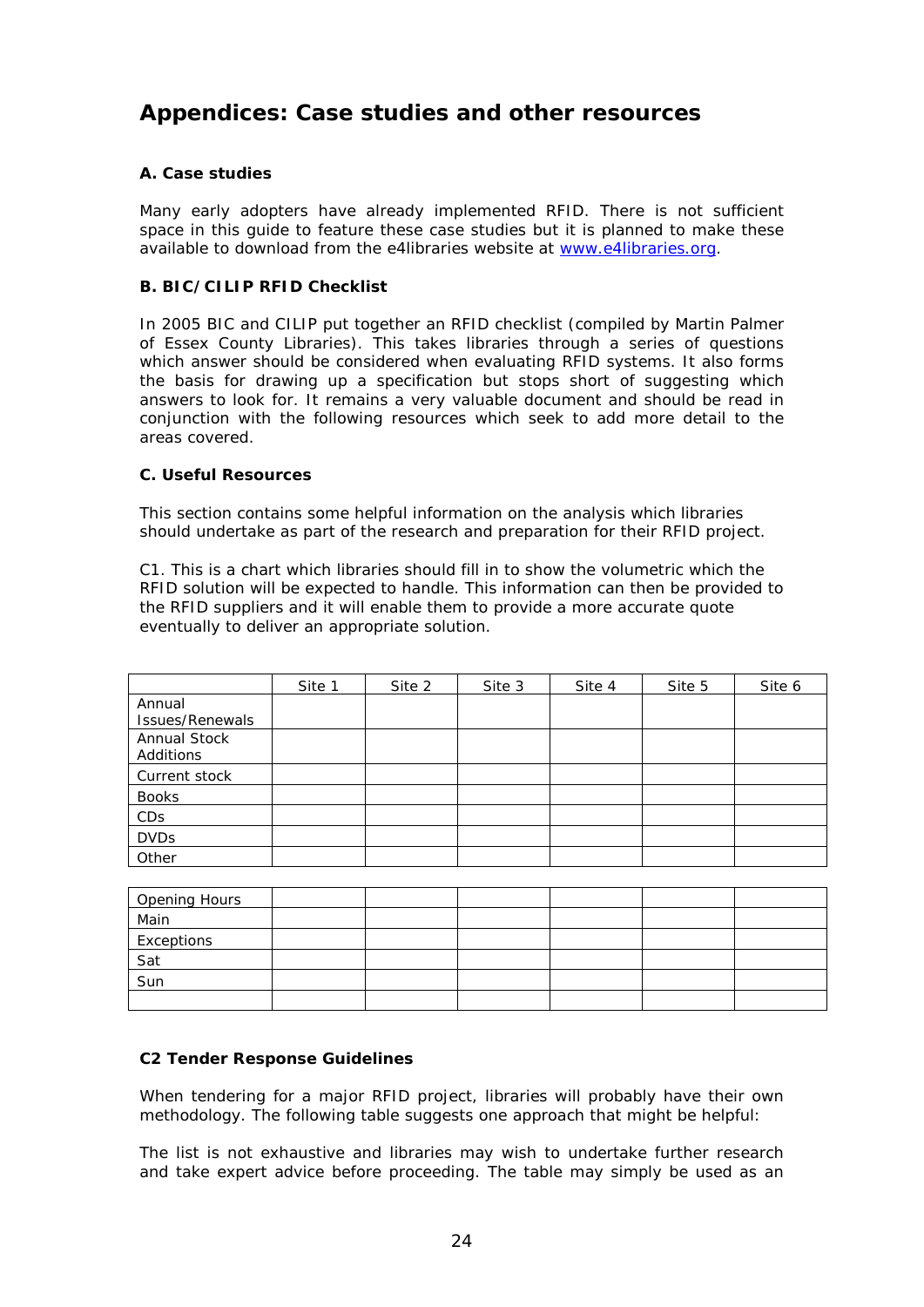aide-memoire or checklist or as a indication of areas where a more detailed technical specification will be required.

The table has three main columns. The first is the list of requirements that will need to be expanded to take account of a library's particular requirements. For example under Hardware Requirements, libraries may wish to specify such elements as the design and size of a self-service unit. The second (IMPORTANCE) is a column into which the library can put its indication of the priority for each requirement. Thus a simple 1, 2, 3 system could be applied where 1 is desirable, 2, is Highly desirable and 3 is mandatory. Note that Priority 3 (Mandatory) should be applied sparingly and only where a requirement is considered absolutely vital.

The third column (COMPLIANCE) is for the RFID supplier to indicate the extent to which their solution provides for each requirement. A simple A, B, C, D system could be applied here where D is not supported, C is planned for a future release (dates should also be supplied) B is partially supported and on general release (which means in use in some other libraries) and A is fully supported and in use in all libraries.

There is an extra column on the left which can be used for Codes (or paragraph numbers) so that these requirements can be referred to in supporting documentation from the library or the RFID supplier.

Consider that often the tendering process may start with the librarian but it may then be taken on by the IT department and the following table may help to ensure that the library's requirements are maintained throughout the on-going tendering process.

We strongly advise that libraries also allow bidders the freedom to elaborate on their responses rather than relying on a simple score based on compliance. There are many ways to solve a problem and libraries may inadvertently rule out an innovative and effective solution by being too prescriptive. A dialogue with suppliers will always be more productive than a checklist approach.

| Code | <b>Requirements</b>                  | mportance | Compliance |
|------|--------------------------------------|-----------|------------|
|      | <b>Hardware Requirements</b>         |           |            |
|      | Staff workstations                   |           |            |
|      | Self Service                         |           |            |
|      | Self Return                          |           |            |
|      | Payment requirements                 |           |            |
|      | Security                             |           |            |
|      | Stock Management                     |           |            |
|      | Tags - types and numbers             |           |            |
|      | <b>Tendering Company Credentials</b> |           |            |
|      | Supplied solutions before?           |           |            |
|      | Relationship with LMS supplier       |           |            |
|      | Power, IT & Network                  |           |            |
|      | Network and server security          |           |            |
|      | Wireless interference                |           |            |
|      | Any server requirements              |           |            |
|      | Hardware life expectancy             |           |            |
|      | Network traffic requirements         |           |            |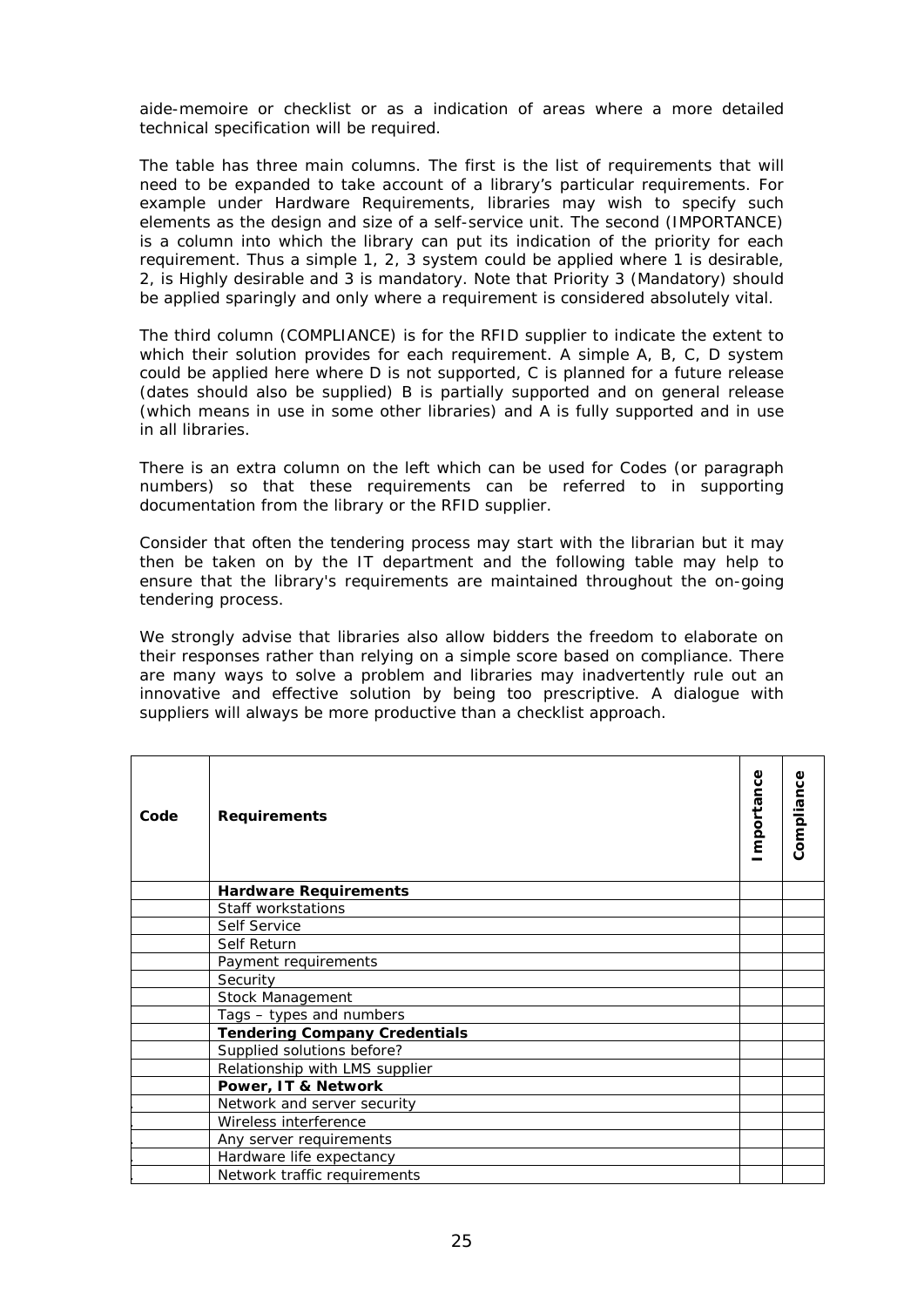| Power requirements                                                     |  |
|------------------------------------------------------------------------|--|
| Design                                                                 |  |
| Flexibility of hardware design                                         |  |
| Flexibility of software design                                         |  |
| Software / Hardware Specifications                                     |  |
| Level of specification for Staff Workstations                          |  |
| Software requirements for Staff Workstations                           |  |
| Self-service Stations - General Functional Requirements                |  |
|                                                                        |  |
| Run unattended                                                         |  |
| Reading requirements/capabilities                                      |  |
| Limitations range/dimensions/material                                  |  |
| User-interface configuration design/languages                          |  |
| User-friendliness                                                      |  |
| Multipart item management                                              |  |
| Multiple item loans                                                    |  |
| Secure session methodology PIN etc.                                    |  |
| Financial management Receipts/Audit                                    |  |
| Receipt text configuration                                             |  |
| Interference with other devices                                        |  |
| Automatic running capabilities                                         |  |
|                                                                        |  |
|                                                                        |  |
| LMS connectivity - real time?                                          |  |
|                                                                        |  |
| <b>Book Return Handling</b>                                            |  |
| Automated/manual sorting requirements                                  |  |
| Automated/manual sorting capabilities                                  |  |
| Automated sorter limitations dimensions/material                       |  |
| Dealing with unrecognised items                                        |  |
| Bin overspills                                                         |  |
| Automated check in, simultaneous with sorting                          |  |
|                                                                        |  |
| <b>RFID Tags</b>                                                       |  |
| Specification Size/Type/Longevity/Anti-collision etc.                  |  |
| <b>ISO Compliance</b>                                                  |  |
| Data model                                                             |  |
| Chip spec                                                              |  |
| Longevity                                                              |  |
| Any special requirements eg antiquarian material                       |  |
| <b>Self-service Stations</b>                                           |  |
| Touch screen?                                                          |  |
| DDA compliance and capabilities for disabled/partially sighted users.  |  |
| Secure identification process                                          |  |
| Functions required - issue/return/renew/account list/fine payment etc. |  |
| displayed during transaction - running<br>Information<br>total<br>οf   |  |
| items/bibliographic data etc                                           |  |
| Borrower status display capabilities (items on loan/overdue/reserved)  |  |
| Reconfiguration capabilities - e.g. switch to return only              |  |
| Transaction completed process                                          |  |
| Receipt printer design and ease of use                                 |  |
| Remote management for low paper alerts?                                |  |
| Secure access for system administrator?                                |  |
| <b>Self Payment</b>                                                    |  |
|                                                                        |  |
| Payment capabilities - onboard/separate unit/change given/recycled?    |  |
| Payment options - Electronic purse/Smartcard/Chip and Pin              |  |
| Receipt information provided?                                          |  |
| Audit information available                                            |  |
| <b>Staff Workstations</b>                                              |  |
| Configuration and capabilities                                         |  |
| Barcode and RFID?                                                      |  |
| <b>Item Tagging</b>                                                    |  |
| Tagging operation description                                          |  |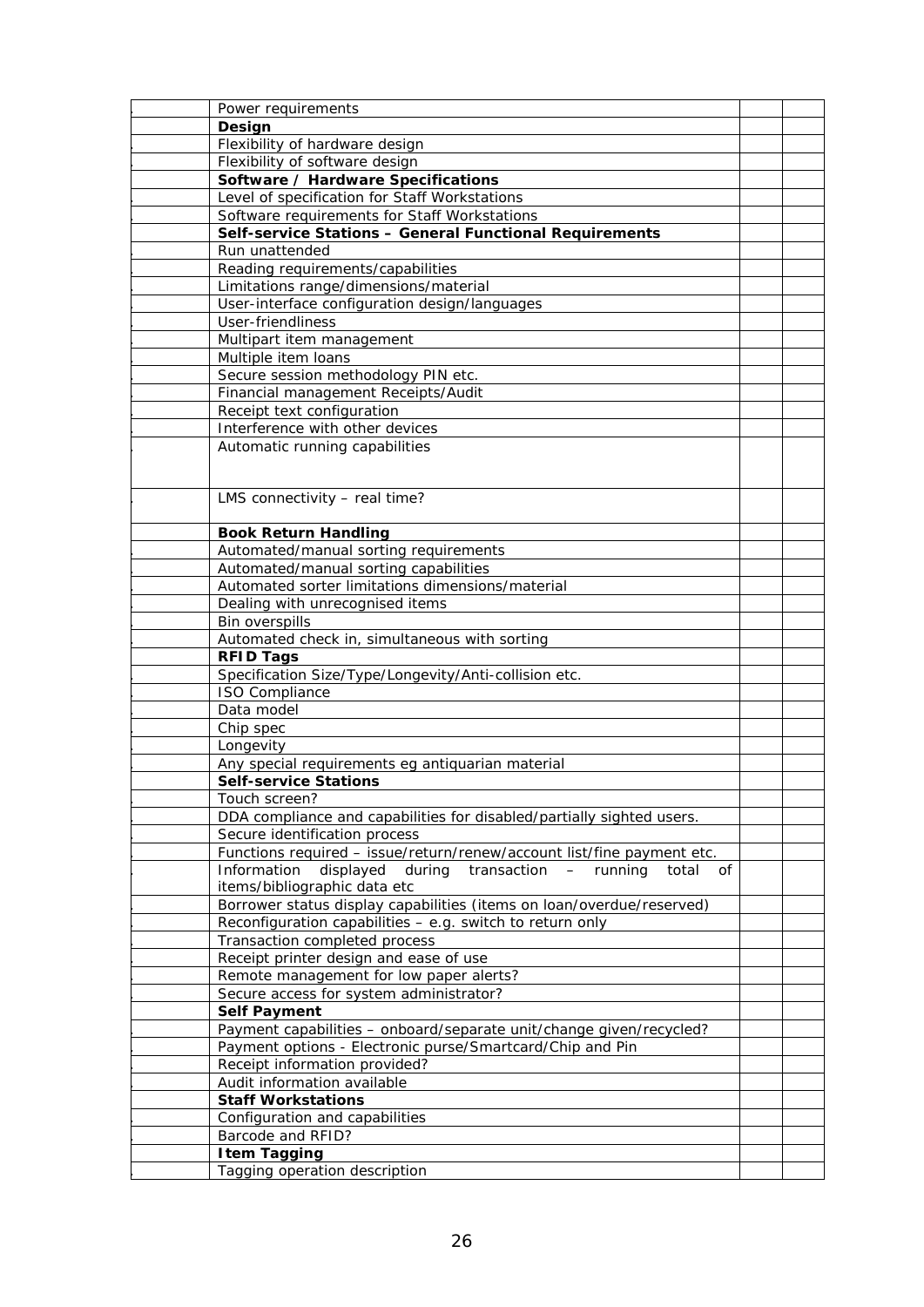| <b>Security</b>                                                        |  |
|------------------------------------------------------------------------|--|
| Reporting/non-reporting/triggers?                                      |  |
| CD/DVD security process?                                               |  |
| Interference?                                                          |  |
| Hardware security - PCs and Self-service                               |  |
| Power requirements                                                     |  |
| <b>Collection Management (Hand Held Stock Management Devices)</b>      |  |
| Device capabilities and methodologies                                  |  |
| <b>Resilience &amp; Backup</b>                                         |  |
| 24/7 operation?                                                        |  |
| System failure shall not compromise data integrity                     |  |
| Offline capabilities/methodology                                       |  |
| <b>Usage Statistics &amp; Reports</b>                                  |  |
| Reporting capabilities                                                 |  |
| <b>Any Legal Requirements</b>                                          |  |
| Installation, Maintenance & Technical Support                          |  |
| Connection to LMS who/how?                                             |  |
| Training staff/administrator/other?                                    |  |
| Documentation                                                          |  |
| Upgrade policy/documentation                                           |  |
| No damage to LMS by RFID system                                        |  |
| Configuration of stations - manual/remote/other?                       |  |
| Service Level Agreement/ Hours of support?                             |  |
| <b>Future Development</b>                                              |  |
| Policy on emerging standards                                           |  |
| Policy on UHF tagging                                                  |  |
| Interoperability with other RFID/LMS                                   |  |
| Interoperability of tags                                               |  |
| Future integration with LMS for enhancing other library functions - eg |  |
| improved stock control                                                 |  |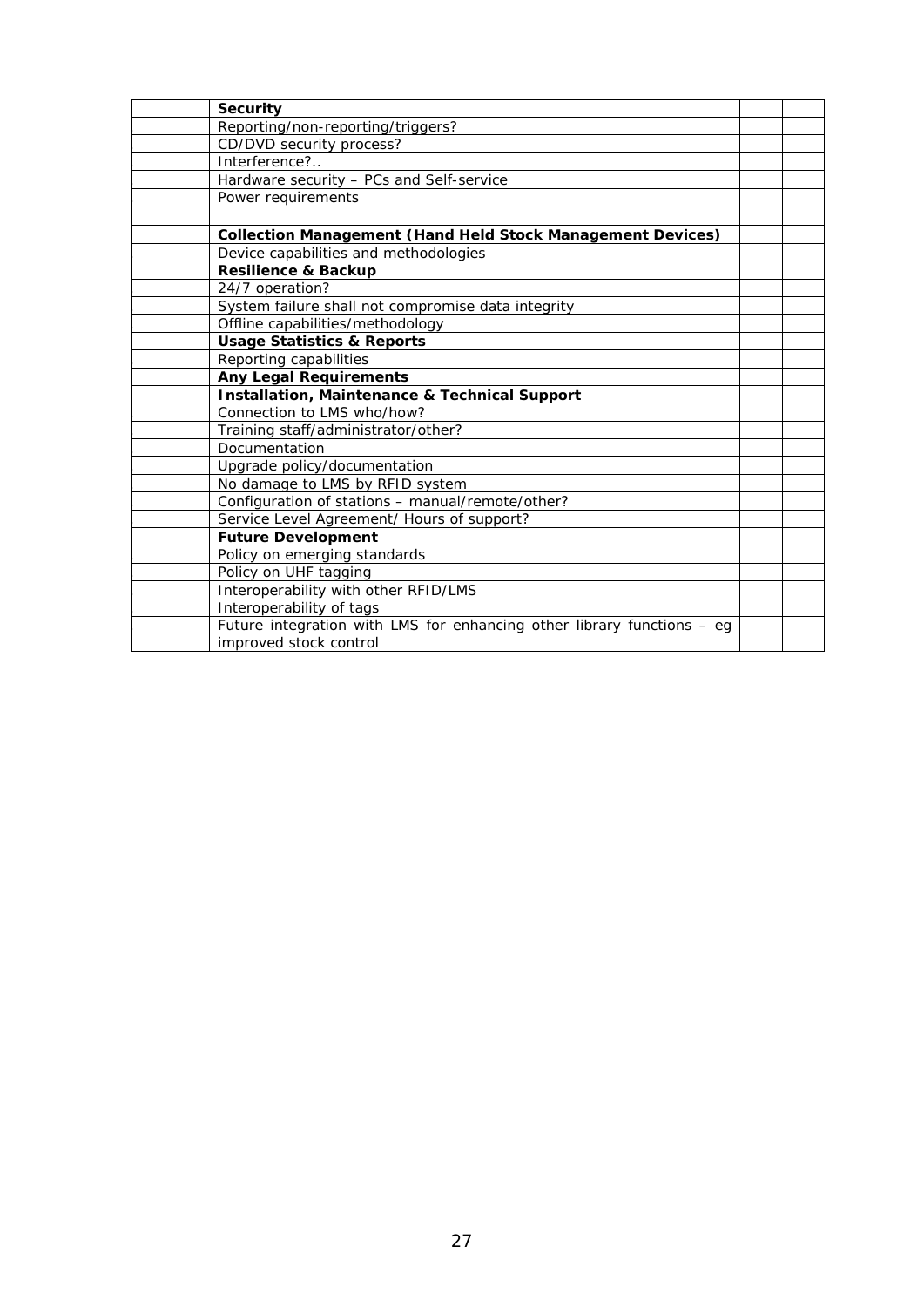### **Glossary of terms used in this report**

#### **Accessioning**

The process of receiving ordered items and registering them on the LMS as being "in-stock"

#### **Aerial**

(Antenna) the means by which signals are sent to, and received from an RFID tag.

#### **AFI (Application Family Identifier).**

A code that identifies the area of operation in which a tag has meaning  $-$  e.g. libraries. This differentiates tags used in libraries from by those used in supermarkets etc. and this prevents the false alarms which would otherwise occur where supermarket produce is read by library systems and conversely library book tags are read by supermarket systems.

#### **Automatic Sorting**

The process of delivering an item to its correct location by means of identifying its destination by reading the tag and querying the LMS

#### **Barcode**

A simple black and white representation of a number that can be read by a scanning device. There are many symbologies in use for encoding numbers in this way – libraries use a small subset of all that are available and can usually set their scanners to recognise more than one without impacting processing time.

#### **BIC/CILIP RFID Checklist**

A list of questions produced by Martin Palmer in 2005 to help libraries identify key areas of concern when buying RFID systems. Still current.

#### **CD dispensers**

Devices for issuing CDs and DVDs by reading borrower identification and item selection at a display before carrying out an issue or return transaction via SIP with the LMS. Obviates RFID security.

#### **Conveyor**

A device for moving stock e.g. on a belt, and part of a sortation unit for sorting stock.

#### **Dark Field**

An optional layer that may be incorporated in tags to conceal the presence of an aerial/antenna

#### **Data privacy**

Of concern only to those who decide to store sensitive data on their tags

#### **e4libraries project**

Book Industry Communication's project to assist libraries in the better exploitation of current technologies, standards and procedures.

#### **EAS (Electronic Article Surveillance)**

A simple method of providing security on RFID tags. The EAS functions as a simple "on/off" switch

#### **Fine and charge payment**

Overdue library books often incur a fine and some RFID technology can automate this requirement so the customer can input cash etc. into a system and the fine can be discharged.

#### **Intelligent displays**

A unit incorporating RFID antennae in shelves (or other display medium) that can interrogate the tags in any items placed upon it. Typically it is the REMOVAL of items from the display that will trigger a response from a PC-based application. The display "knows" which item has been removed and responds accordingly

#### **Interoperate**

The ability to exchange meaningful and reliable data between two systems of different design and method of operation.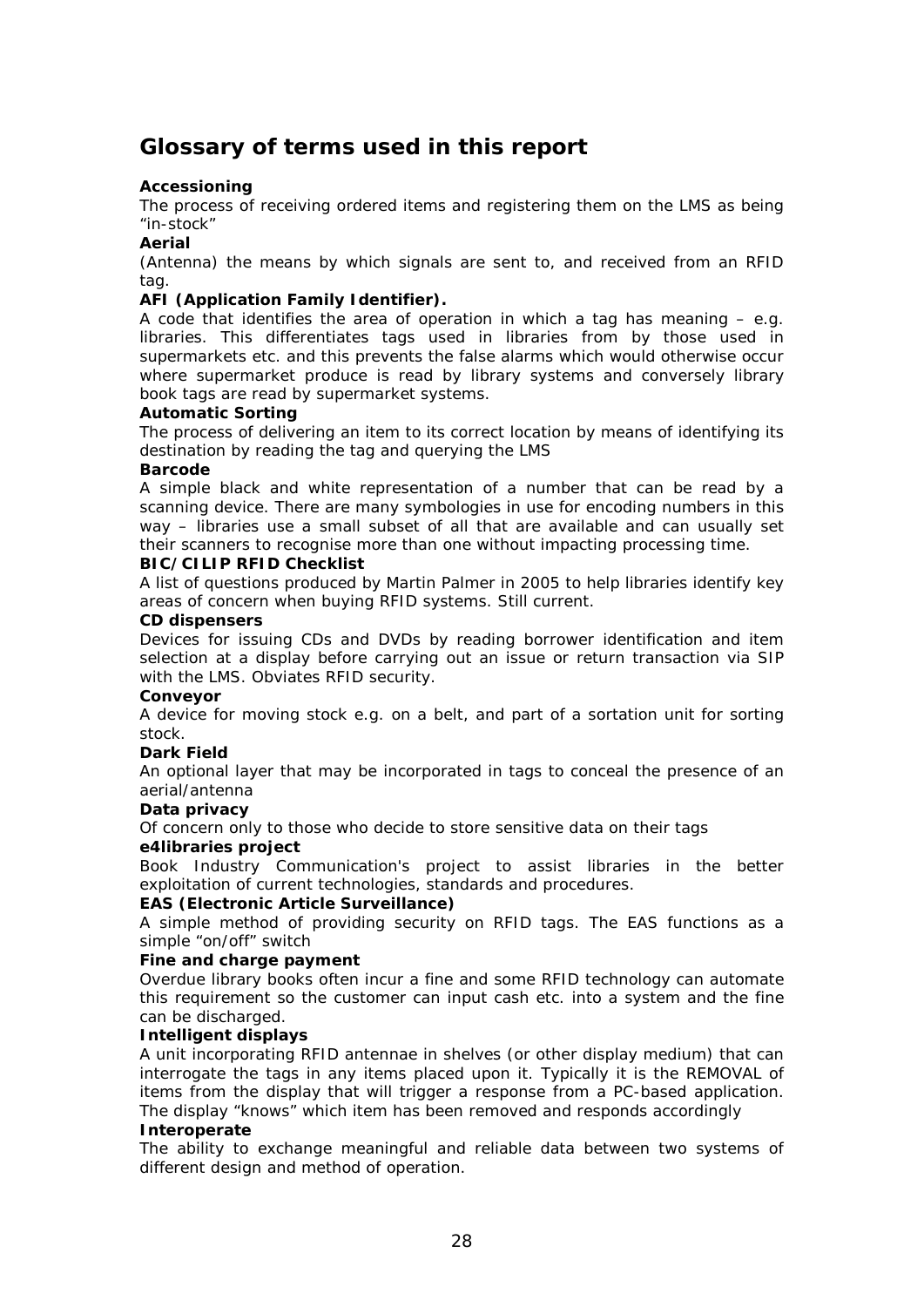#### **ISO**

#### International Standards Organisation

#### **ISO 28560**

A new standard, due for publication in 2009 that regulates the format and content of RFID tags.

**LMS** (Library Management System) These are computer systems installed in libraries which are used to run library processes such as ordering, receiving and issuing stock etc. These systems manage the library and hold the stock and customer databases.

#### **MARC**

MAchine Readable Catalogue. A standard devised for the description of bibliographic data on computer tape. Now evolved into a standard for describing bibliographic data in LMS.

#### **NCIP**

NISO Circulation Interchange Protocol – breaks the rules of acronyms by using an acronym within an acronym. The protocol that defines rules for exchanging in inter-library loans, and other consortia running arrangements.

#### **On stop**

Not allowed to borrow

#### **Open Systems**

Systems that can be accessed and understood by everyone without referral to, or use of, proprietary (i.e. protected) formats or applications

#### **PDA**

Portable Data Assistant - a hand-held computerised device which can be used to hold data from Library Management systems and read tags on library books.

#### **Proprietary**

The opposite of "open". Use of a model, format or application that cannot be ascertained or exploited without the owner's consent. Proprietary systems are usually developed to provide the best solution for a particular application or hardware device. They have the disadvantage of preventing the use of tags, equipment or applications so designed with any other device.

#### **Range**

The distance at which a signal may be read

#### **RFID**

Radio Frequency Identification

#### **Security gates**

Physical barriers set up to cover an exit point from a controlled area e.g. a library. These barriers have tag detection technology fitted and this can be used to read tags passing through or past these barriers. This enables RFID technology to provide a security function

#### **Self return**

The process of returning items by a library user

#### **Self service**

Library user operated service

#### **Self Service Unit**

A device for use by library users to borrow or return items

#### **Shelf-ready**

Library stock that has been pre-processed by a servicing company and the data added to the LMS database in readiness for its accession.

#### **SIP**

Standard Interface Protocol. Developed as an "interpreter" for data exchange between LMS and self-service units.

#### **Smart shelves**

Library shelving that contains an RFID aerial and connected to a reader capable of reporting the presence of items placed upon it in real time.

#### **Stock-management**